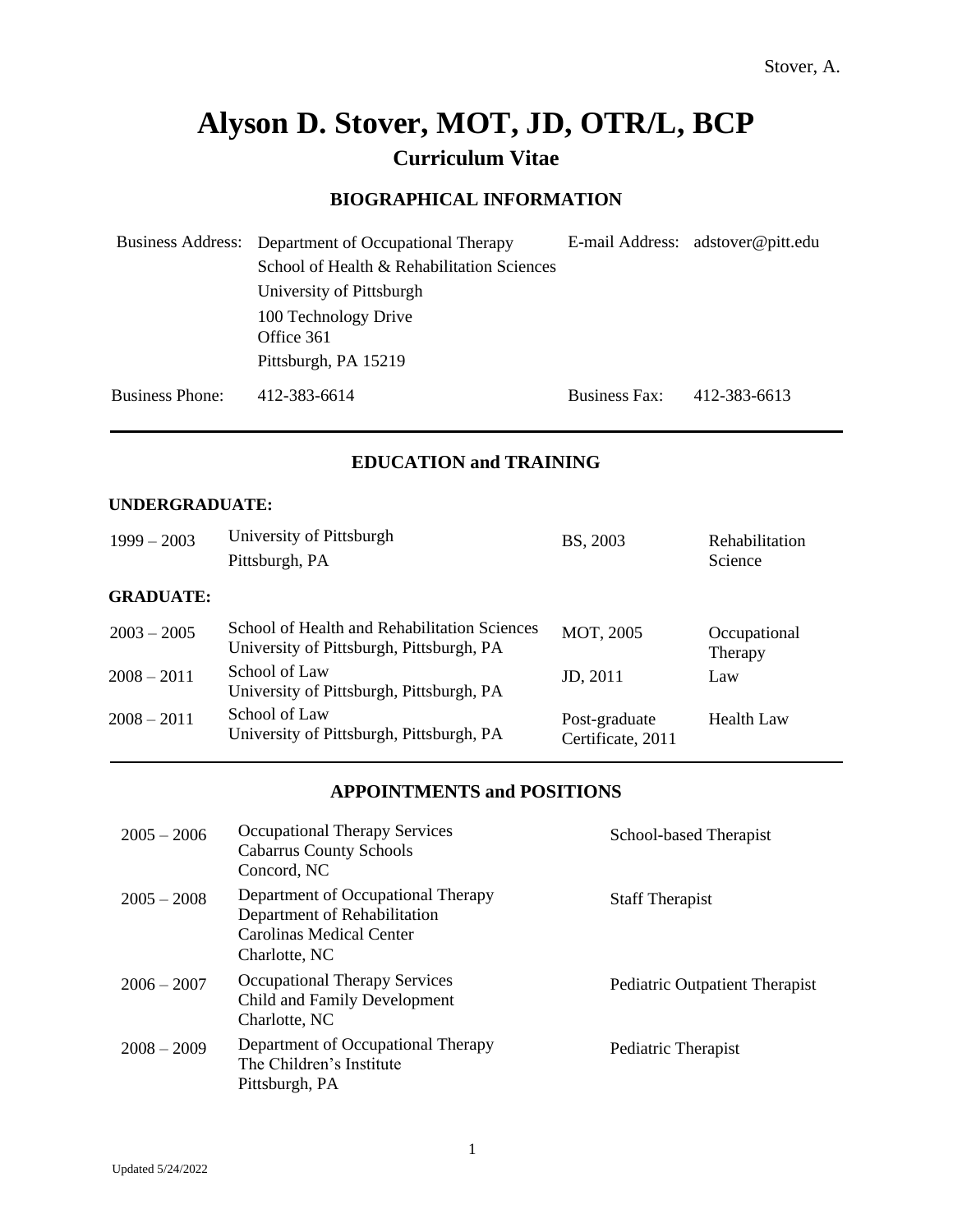| $2008 - 2011$    | Department of Occupational Therapy<br>Department of Rehabilitation Children's<br><b>Hospital of Pittsburgh</b><br>Pittsburgh, PA | Pediatric Therapist                                                 |
|------------------|----------------------------------------------------------------------------------------------------------------------------------|---------------------------------------------------------------------|
| $2011 - 2013$    | Occupational Therapy Services Bright<br>Beginnings and Beyond, Inc.<br>New Castle, PA                                            | Pediatric Outpatient Therapist                                      |
| $2011 - 2013$    | Occupational Therapy Services Pediatric<br>Therapy Professionals, Inc.<br>New Castle, PA                                         | Early Intervention Therapist                                        |
| $2012 - 2013$    | Occupational Therapy Services Bright<br>Beginnings and Beyond, Inc.<br>New Castle, PA                                            | Lead Occupational Therapist                                         |
| $2012 - 2014$    | <b>School of Business</b><br><b>Butler County Community College</b><br>New Castle, PA                                            | <b>Adjunct Instructor</b>                                           |
| $2013$ – present | Health Advocacy Services Self-<br>employed<br>West Middlesex, PA                                                                 | Advocate                                                            |
| $2013$ – present | <b>Occupational Therapy Services</b><br>Capable Kids, LLC<br>Hermitage, PA                                                       | Director of Clinical Services<br>Director of Fieldwork<br>Education |
| $2013 - 2016$    | Department of Occupational Therapy University<br>of Pittsburgh, Pittsburgh, PA                                                   | <b>Adjunct Instructor</b>                                           |
| $2016 - 2021$    | Department of Occupational Therapy University<br>of Pittsburgh, Pittsburgh, PA                                                   | <b>Assistant Professor</b>                                          |
| $2019$ – present | Center for Bioethics and Health Law<br>University of Pittsburgh, Pittsburgh, PA                                                  | <b>Affiliated Health Law Faculty</b><br>Member                      |
| $2021$ – present | Department of Occupational Therapy University<br>of Pittsburgh, Pittsburgh, PA                                                   | <b>Associate Professor</b>                                          |

# **CERTIFICATION AND LICENSURE**

# **BOARD CERTIFICATION:**

| American Occupational Therapy Association Board Certification in Pediatrics | $2017$ – present |
|-----------------------------------------------------------------------------|------------------|
| $*1$ out of 6 occupational therapists with this distinction in Pennsylvania |                  |

# **MEDICAL or OTHER PROFESSIONAL LICENSURE:**

| National Board for Certification in Occupational Therapy, #1077061         | $2005$ – present |
|----------------------------------------------------------------------------|------------------|
| State of North Carolina Occupational Therapy License, #5929                | $2005 - 2008$    |
| Commonwealth of Pennsylvania Occupational Therapy License, $\#OC - 010666$ | $2008$ – present |

# **SPECIALTY CERTIFICATION:**

| Therapeutic Listening Certification, Vital Links                             | 2007 |
|------------------------------------------------------------------------------|------|
| Interactive Metronome Certification (Clinic and Home), Interactive Metronome | 2016 |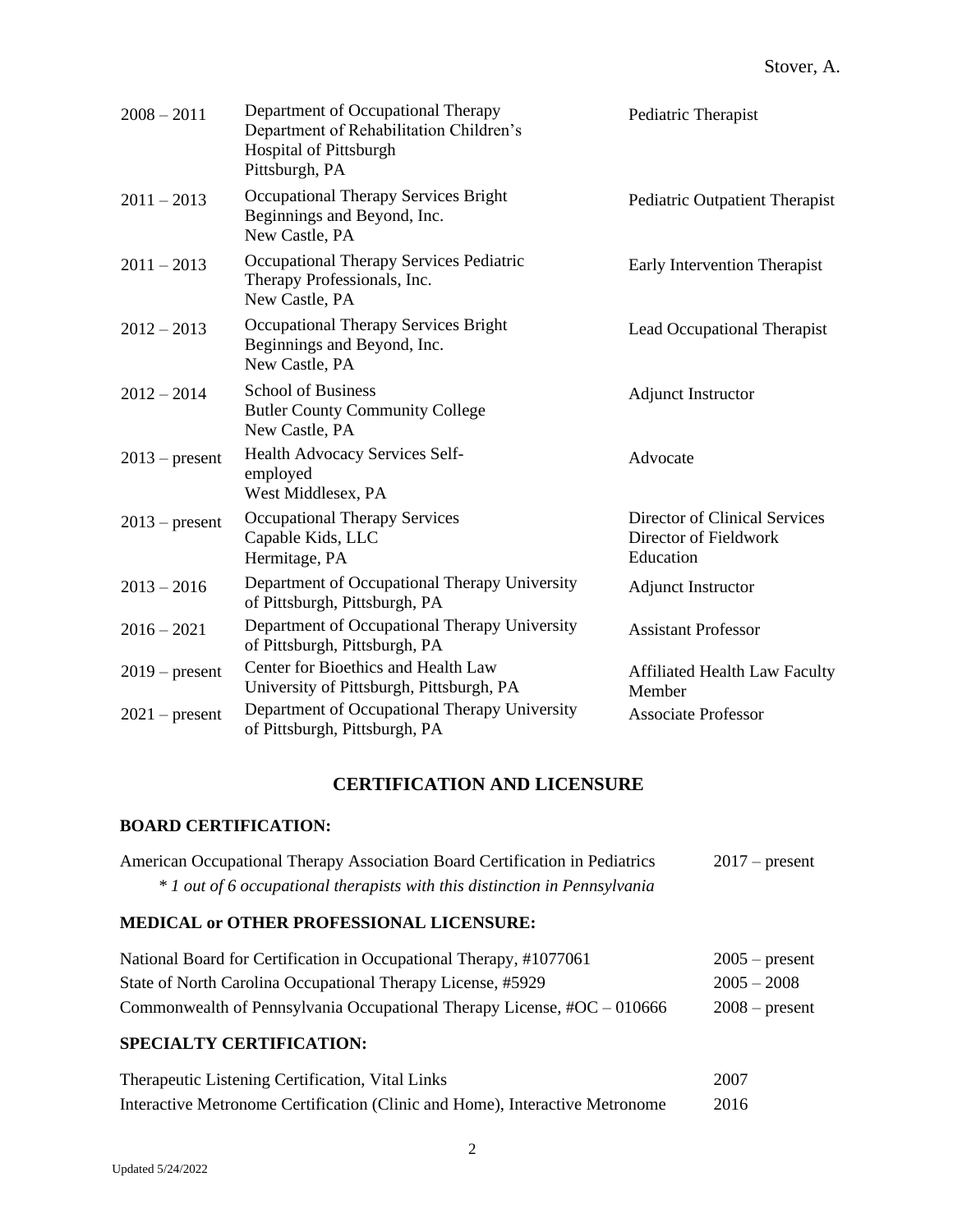Mental Health First Aid USA, Adult 2019 - 2022

# **MEMBERSHIPS in PROFESSIONAL and SCIENTIFIC SOCIETIES**

| American Occupational Therapy Association, #000004368591           | $2013$ – present |
|--------------------------------------------------------------------|------------------|
| Pennsylvania Occupational Therapy Association, #29311467           | $2014$ – present |
| World Federation of Occupational Therapists                        | $2016$ – present |
| International Lactation Consultant Association – Healthcare Member | $2017 - 2018$    |

# **HONORS**

| Patient Safety Fellowship, Jewish Healthcare Foundation                                                                           | 2010 |
|-----------------------------------------------------------------------------------------------------------------------------------|------|
| Center for Computer-Assisted Legal Instruction (CALI) Excellence for the Future<br>Award, University of Pittsburgh, School of Law | 2011 |
| Distinguished Alumni Award, University of Pittsburgh, School of Health and<br><b>Rehabilitation Sciences</b>                      | 2015 |
| The Top 40 Under Forty in Mercer and Lawrence County for 2017, Shenango Valley<br><b>Chamber of Commerce</b>                      | 2017 |
| Young Professional Leadership Award, Lawrence Mercer ATHENA International                                                         | 2017 |
| OT Award of Recognition, Pennsylvania Occupational Therapy Association                                                            | 2017 |
| Academic Educator Award, Pennsylvania Occupational Therapy Association                                                            | 2019 |
| President's Award, Pennsylvania Occupational Therapy Association                                                                  | 2020 |
| Lindy Boggs Award for Promoting Occupational Therapy in the Political Arena,<br>American Occupational Therapy Association         | 2021 |
| 2021 Ivan and Mary Novick Young Alumni Award, Pitt Alumni Association                                                             | 2021 |

# **SCHOLARLY CONTRIBUTIONS**

#### **Peer Reviewed Publications:**

- 1. **Stover, A.** (2016). Health Policy Perspectives—Client centered advocacy: Every occupational therapy practitioner's responsibility to understanding medical necessity. *American Journal of Occupational Therapy*, 70(5), 7005090010p1–7005090010p6. doi: 10.5014/ajot.2016.705003
- 2. Goodman, D., Caldwell, A., Bodnar, D., & **Stover, A.** (2019). Employable: Transition program to improve employment outcomes for students with disabilities - Needs assessment & current constraints. *Journal of Occupational Therapy*, *Schools, & Early Intervention*. doi: 10.1080/19411243.2019.1700470

#### **Other Publications:**

3. Hudgins, E., **Stover, A.,** & Walsh-Sterup, M. (2018). *Opening a private practice in occupational therapy* [AOTA Continuing Education Article]. [www.aota.org.](http://www.aota.org/)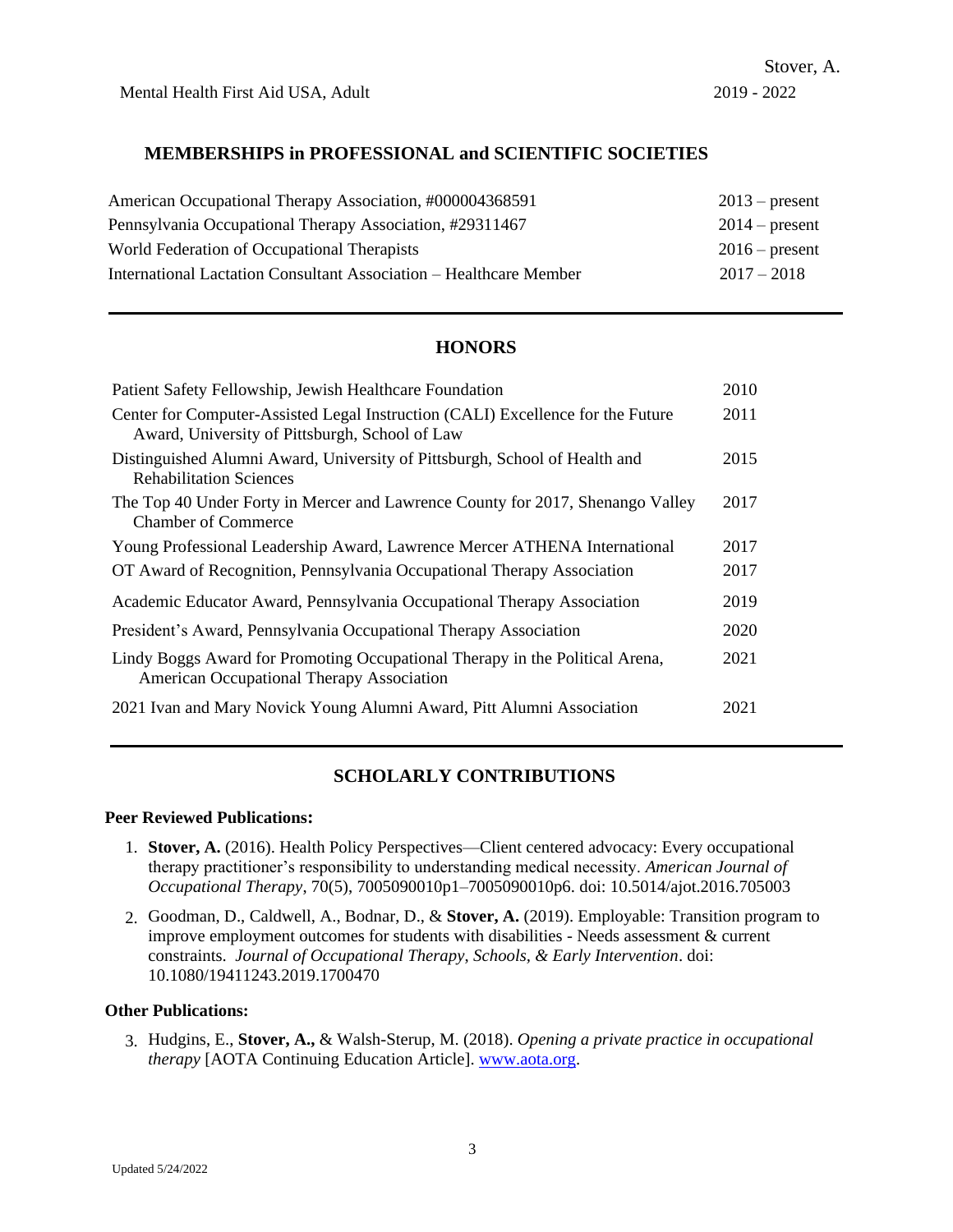4. Hagerman, T.K., **Stover, A**., Carle, A., Houtrow, A.J. (2018). Characterization of the emotional and physical health of mothers of children with special health care needs in the United States. *Pediatric Academy Society* [Abstract].E-PAS2018.

# **Legal/Legislative Products:**

- 5. Smetanka, S., **Cyprowski, A.** (**now Stover**), & McGovern, M. (2010). *In the matter of EJS; Claim for social security income* [Hearing Memorandum]. Social Security Association Hearings and Appeals Court, Pittsburgh, PA.
- 6. **Stover, A.,** Coffaro, K. & Coffaro, R. (2012). *Sophia Coffaro, a minor child, by and through her mother and father, natural guardians, Kim and Rob Coffaro, Petitioner vs. Department of Public Welfare, Respondent* [Brief for Petitioner]. Commonwealth Court of Pennsylvania, Harrisburg, PA.
- 7. Commonwealth of Pennsylvania. (2019) *Treating pain in patients with Opioid Use Disorder (OUD).* [Prescription Guidelines]. [www.health.pa.gov/topics/Documents/.](http://www.health.pa.gov/topics/Documents/)
- 8. **Stover, A.** (2020, March 16). House Bill 1900. [Testimony]. Pennsylvania House Committee on Professional Licensure.

#### **Other Scholarly Products:**

9. **Cyprowski. A. (now Stover)** (2010). *Exploring the expansion of the adoption subsidy in Pennsylvania to encompass special needs children with later onset diagnoses* [Juris Doctorate Scholarly Paper]. University of Pittsburgh, Pittsburgh, PA.

# **PROFESSIONAL ACTIVITIES**

# **TEACHING: School of Health and Rehabilitation Sciences, University of Pittsburgh Post-professional Graduate Programs Doctor of Clinical Science in Occupational Therapy (CScD)**

- 1. Course Title: Advancements in Functional Assessment (OT 3000) 4 credits Position: Guest Lecturer Name, Location of Institution: School of Health and Rehabilitation Sciences, University of Pittsburgh, Pittsburgh, PA Year(s), Number of Students: Summer 2017, 2 CScD students; 2018, 5 CScD students Contact Hours, Number of Lectures: 1.5 hours, 1 lecture Description: This course focuses on building a concept matrix using (a) the international classification of functioning, disability and health (ICF) assessment levels (condition, impairment, activity, participation) and (b) methods of assessment (self-report, proxy report, clinical judgment, clinic performance, and home performance) to support a comprehensive assessment plan for a specific patient population. Students will also be introduced to item response theory and its utility for functional assessment.
- 2. Course Title: Master Practitioner Cognate Seminar 2: Evidence (OT 3500) 3 credits Position: Instructor Year(s), number of students: Fall 2017, 1 CScD student Contact hours; number of lectures: 1 hour per week; 10 lectures Description: This seminar is designed to focus on analysis and synthesis of research evidence relevant to chosen area of clinical expertise and capstone project. Students complete a comprehensive oral examination and written paper at the completion of this course.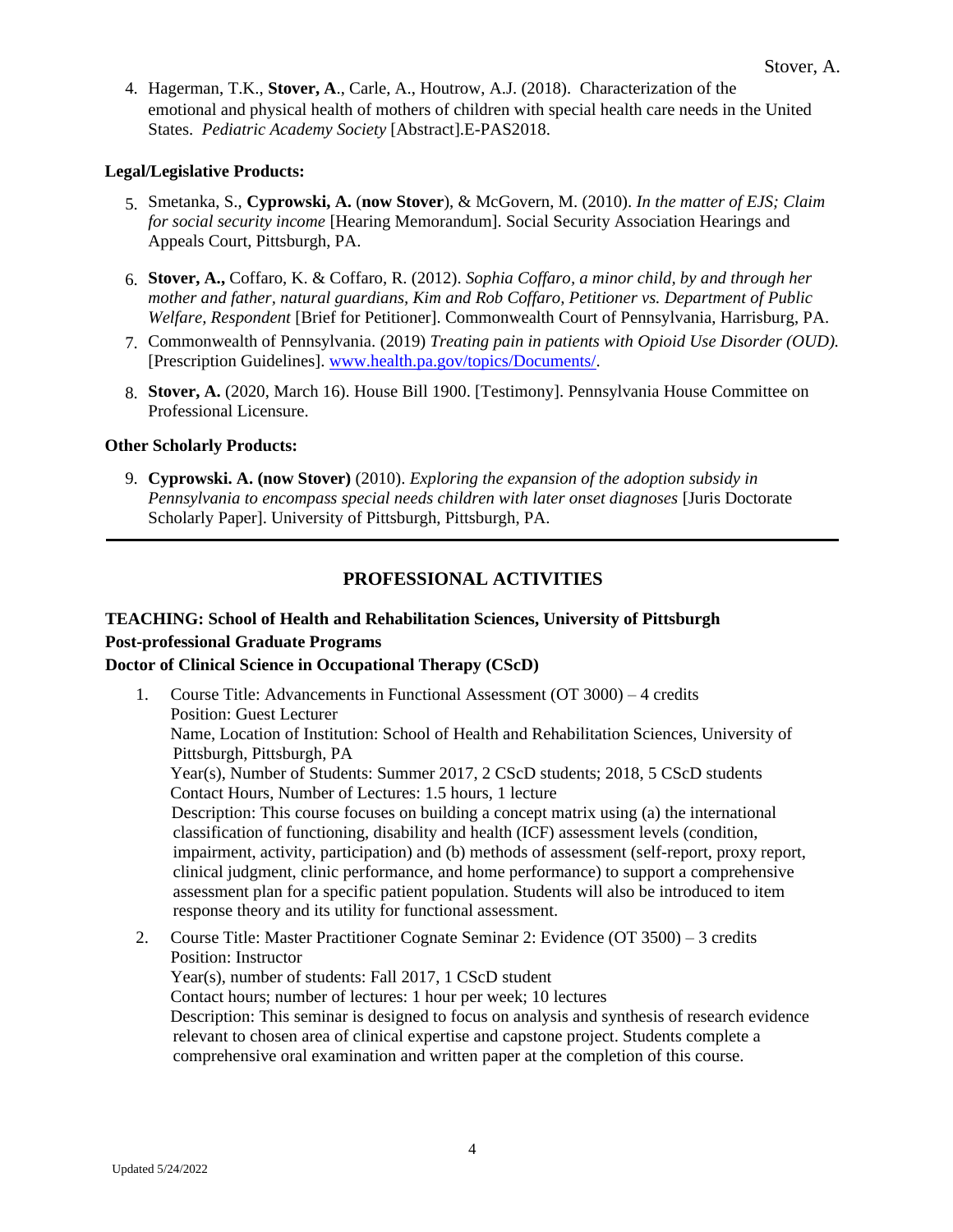- 3. Course Title: Master Practitioner Cognate Seminar (OT 3600) 3 credits Position: Instructor Year(s), number of students: Spring/Summer 2018, 1 CScD student Contact hours; number of lectures: 1 hour per week; 8 meetings Description: Students will collect patient assessment and intervention data for a chosen theoretical model, and compare their results to current research evidence in preparation for their capstone project.
- 4. Course Title: Master Practitioner Cognate and Capstone (OT 3700) 5 credits Position: Instructor

Years(s), number of students: Summer 2018, 1 CScD student Contact hours: number of lectures: 1-2 hours per week; 10 meetings Description: This course will consist of a practicum along with a capstone project that focuses on analyzing the active intervention mechanisms and assessment - intervention ---outcome linkages for a specific patient population. Students will submit their project findings for presentation at a professional forum (e.g., regional, national, or international conference), or as a continuing education module.

5. Course Title: Leading Change: Navigating Policy and Systems to Implement Evidence Based Practice (OT 3040) – 3 credits Position: Instructor Years(s), number of students: Spring 2021, 1 CScD student; Spring 2022, 8 CScD studnts

Contact hours: number of lectures: 1-2 hours per week; 15 meetings Description: This course focuses on the development and analysis of policy issues, and the engagement in advocacy to address issues affecting occupational therapy and that support health, well-being, and societal participation at the individual and/or systems levels. It addresses strategies for promoting occupational justice and empowering individuals to seek and obtain resources to fully participate in daily life occupations.

# **Entry Level Graduate Programs**

# **Doctor of Occupational Therapy (OTD)**

1. Course Title: Foundations of Occupation (OT 2200  $\&$  OT 2100) – 2 credits (OT 2200)  $\&$  3 credits (OT 2100)

Position: Instructor

Year(s), number of students: Summer 2017, 45 OTD students & 5 MOT students; Summer 2018, 54 OTD students & 1 MOT student

Contact hours; number of lectures: 3 hours per week; 20 lectures

Description: This course is designed to examine the history, philosophy, theory and science of the profession of occupational therapy. The focus is on the meaning of occupation and its role in health, wellness, and participation. Occupation science and occupational performance theories for practice were introduced.

2. Course Title: Therapeutic Approaches 1 (OT 2202  $&$  OT 2100) – 2 credits Position: Instructor

Year(s), number of students: Summer 2017, 45 OTD students & 5 MOT students, Summer 2018 54 OTD students & 1 MOT student

Contact hours; number of lectures: 5 hours per week; 20 lectures with labs

Description: This course is designed to examine how occupational therapists develop and manage their therapeutic relationships with clients using a model of intentional relationships, focusing on the use of narrative reasoning, emotional intelligence and empathy, and a client-centered collaborative approach. Formal interview techniques and casual conversation approaches used to obtain information were introduced and practiced.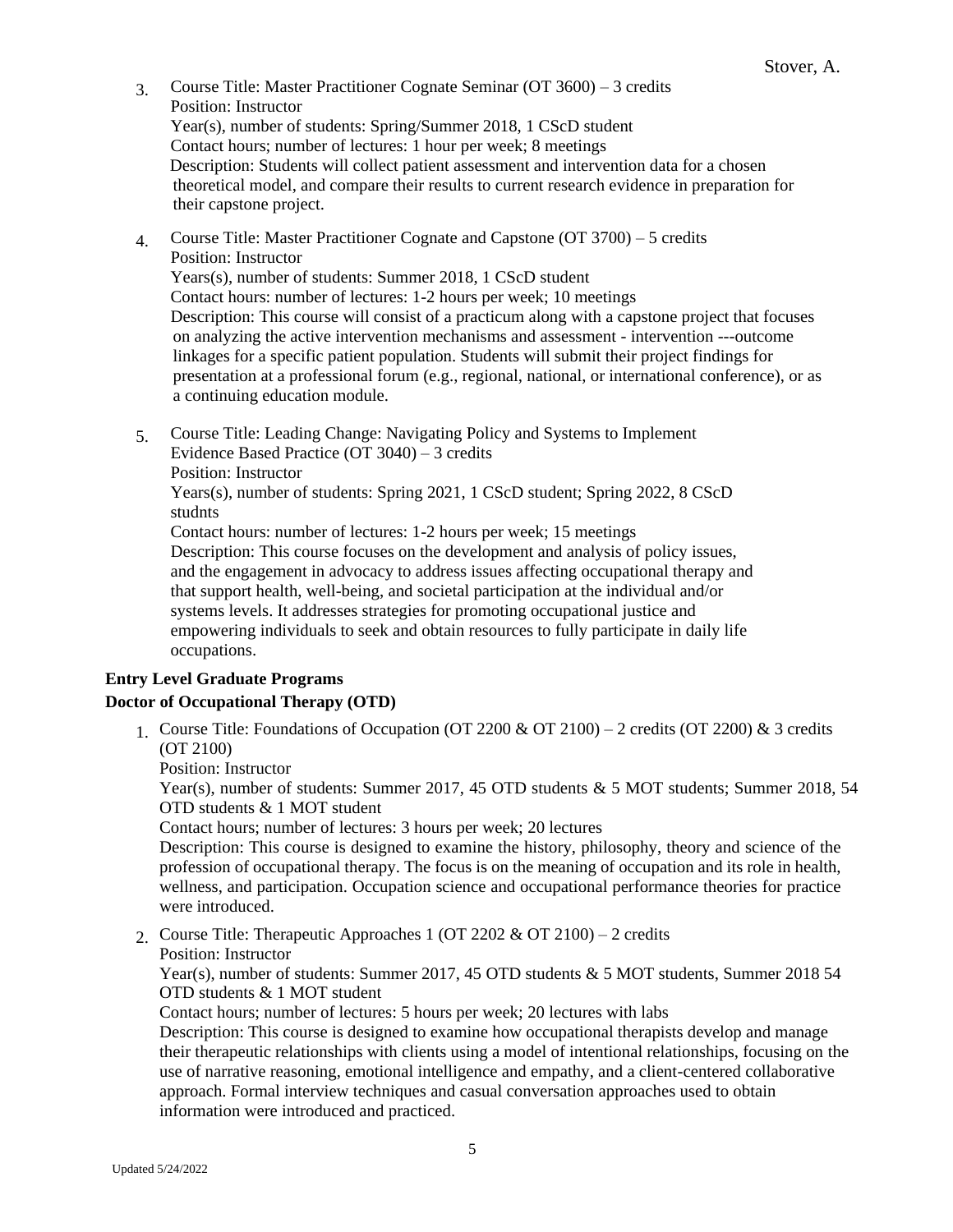3 Course Title: Clinical Conditions 1 (OT 2206, OT 2105,  $&$  OT 2104) – 3 credits Position: Instructor

Year(s), number of students: Fall 2017, 45 OTD students, 5 MOT students Contact hours; number of lectures: 3 hours per week; 29 lectures Description: This course is designed to define and describe neuromuscular, orthopedic, psychiatric,

and clinical medicine diagnoses that are leading causes of disability in children, adolescents, adults, and older adults. Etiology, signs and symptoms, clinical course, medical management, morbidity, and prognosis were reviewed, and the influence of pathology on occupational performance was examined.

4. Course Title: Psychosocial/Cognitive Theory and Practice (OT 2210 & OT 2107) – 3 credits Position: Guest Lecturer

Year(s), number of students: Spring 2018, 44 OTD students, 5 MOT students; Spring 2019, 54 OTD students. 1 MOT student; Spring 2020, 52 OTD students, 4 MOT students; Spring 2021, 55 OTD students; Spring 2022, 60 OTD students, 9 MS students

Contact hours: number of lectures: 4 hours per week, 5 lectures (2018); 2 hours per lecture, 3 lectures (2019); 2 hours per lecture, 3 lectures (2020); 2 hours per lecture, 4 lectures (2021); 2 hours per lecture, 3 lectures (2022)

Description: The occupational therapy process for clients with psychosocial and/or cognitive dysfunction is studied in-depth. Theories, principles, assessments, and interventions focus on performance of activities and routines of daily living and participation in society.

5. Course Title: Clinical Conditions 2 (OT 2212  $\&$  OT 2108) – 3 credits Position: Instructor

Year(s), number of students: Spring 2018, 44 OTD students, 5 MOT students Contact hours; number of lectures: 3 hours per week; 28 lectures

Description: Neurologic, orthopedic, psychiatric, and medical diagnoses that are leading causes of disability in children, adolescents, adults, and older adults are defined and described. Etiology, signs and symptoms, clinical course, medical management, morbidity, and prognosis are summarized and distinguished. The influence of pathology on activities of daily living and routines, and societal participation is examined. This course builds on the information learned in Clinical Conditions 1.

6. Course Title: Clinical Conditions 2 (OT 2212 & OT 2108) – 3 credits Position: Guest Lecturer

Year(s), number of students: Spring 2019, 54 OTD students, 1 MOT student; Spring 2020 52 OTD students, 4 MOT students

Contact hours; number of lectures: 1.5 hours per lecture, 1 lecture

Description: Neurologic, orthopedic, psychiatric, and medical diagnoses that are leading causes of disability in children, adolescents, adults, and older adults are defined and described. Etiology, signs and symptoms, clinical course, medical management, morbidity, and prognosis are summarized and distinguished. The influence of pathology on activities of daily living and routines, and societal participation is examined. This course builds on the information learned in Clinical Conditions 1.

7. Course Title: Occupational Therapy and the Health System (OT 2213) – 2 credits Position: Instructor

Year(s), number of students: Spring 2018, 44 OTD, 5 MOT students; Spring 2019 54 OTD students, 1 MOT student, 5 MS students; Spring 2020, 52 OTD students, 4 MOT students, 5 MS students; Spring 2021, 56 OTD students, 8 MS students; Spring 2022, 60 OTD students, 9 MS students Contact hours, number of lectures: 2 hours per week; 15 lectures

Description: This course examines health care trends, reimbursement regulations, legislative policies, and current issues affecting occupational therapy. Strategies for maintaining continued competence and supervisory roles are interpreted and applied to practice.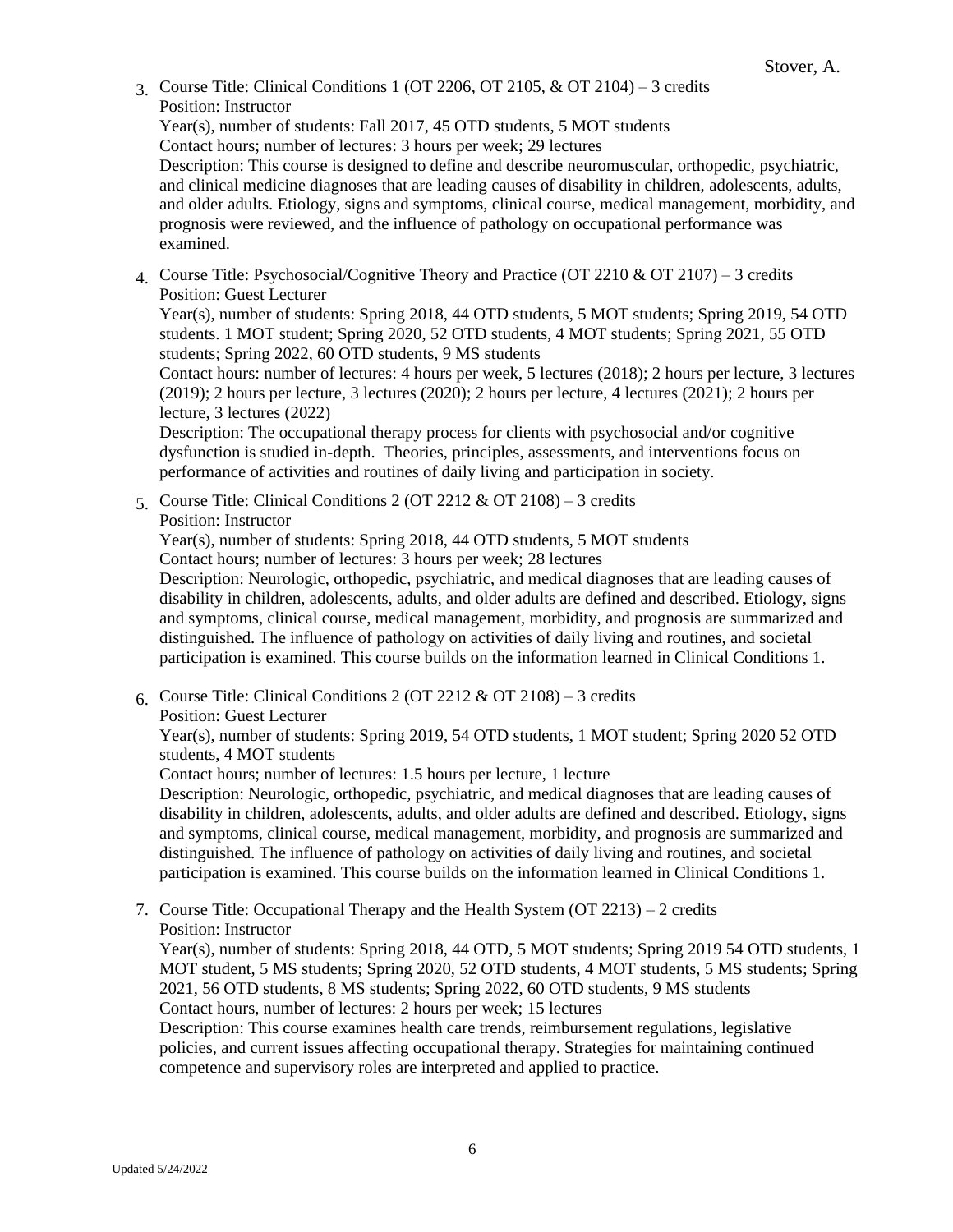8. Course Title: Project Development 1 (OT 2225) – 3 credits Position: Instructor

Year(s), number of students: Fall 2019, 53 OTD students; Fall 2020, 51 OTD students; Fall 2021, 55 OTD students

Contact hours, number of lectures: 3 hours per week; 15 lectures

Description: The content of this course focuses on the development of the skills needed to plan, implement and evaluate a project that addresses an important question related to professional practice. In collaboration with and mentorship by faculty and content experts, students design and present a synopsis of a proposal for a capstone project.

9. Course Title: Advanced Concepts in Health Policy and Advocacy (OT 3204) – 3 credits Position: Instructor

Year(s), number of students: Fall 2019, 44 OTD students; Fall 2020, 53 OTD students; Fall 2021, 51 OTD students

Contact hours, number of lectures: 3 hours per week; 15 lectures

Description: This course focuses on the development and analysis of policy issues, and the engagement in advocacy to address issues affecting occupational therapy and that support health, well-being, and societal participation at the individual and/or systems levels. Addresses strategies for promoting occupational justice and empowering individuals to seek and obtain resources to fully participate in daily life occupations.

10. Course Title: Experiential Preceptorship (OT 3208) – 12 credits Position: Peer Network Mentor

Year(s), number of students: Spring 2020, 4 OTD students; Spring 2021, 10 OTD students Contact hours, number of lectures: Varies

Description: This course offers an in–depth learning experience in clinical practice, research, administration, leadership, program and policy development, advocacy, or education. The learning experience occurs at an approved clinical education site that offers the opportunity to develop advanced skills that are beyond the professional responsibilities of an entry-level occupational therapist. Includes collaboration and mentorship with site and faculty experts.

11. Course Title: Professional Development Seminar (OT 3209) – 2 credits Position: Co-Instructor

Year(s), number of students: Spring 2020, 44 OTD students; Spring 2021, 53 OTD students; Spring 2022, 51 OTD students

Contact hours, number of lectures: 4 hours per meeting, 10 classes

Description: This course addresses professional issues and the professional development of the occupational therapist related to collaborative practice, ethics, professional entry requirements and responsibilities, and professional sustainability. Includes dissemination of capstone project.

# **Master of Occupational Therapy (MOT)**

1. Course Title: Occupational Therapy and the Healthcare System (OT 2111) – 2 credits Position: **Instructor** 

**Mastricion**<br>Year(s), number of students: Spring 2014, 50 MOT students, 2 MS students; Spring 2015, 50 MOT students, 10 MS students; Spring 2016, 52 MOT students, 5 MS students; Spring 2017, 50 MOT students

Contact hours; number of lectures: 2 hours per week; 14 lectures

Description: This course is designed to examine the impact legislative and regulatory processes have on the OT as a practitioner, manager, and contributor. The course focuses on healthcare trends, reimbursement regulations, legislative policies, practice environments, strategies for maintaining continued competence, and emerging professional issues.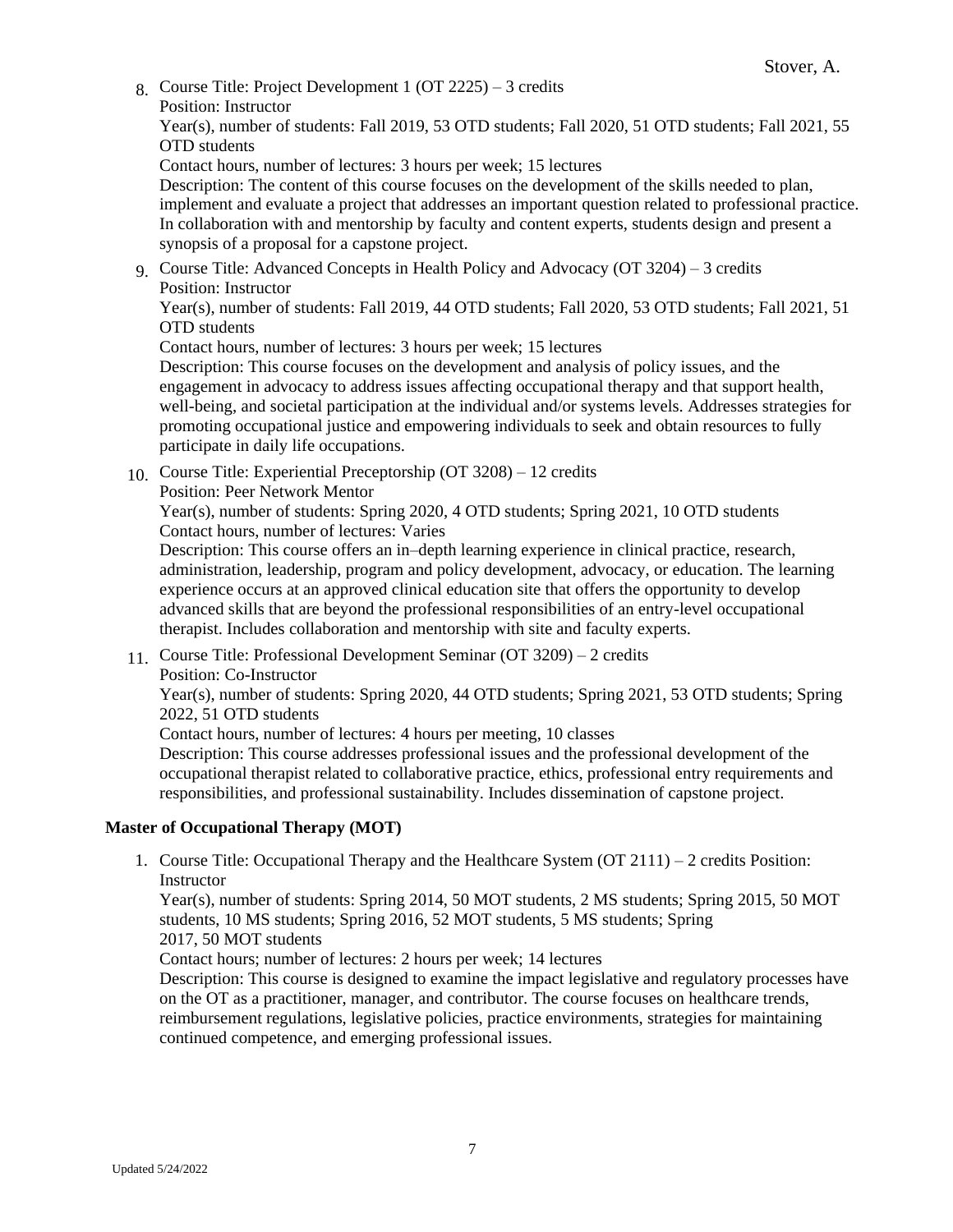- 2. Course Title: Group Theory and Practice (OT 2102) 2 credits Position: Instructor Year(s), number of students: Fall 2016, 50 MOT students; Contact hours; number of lectures: 7 hours per week; 16 lectures / 40 labs Description: This course provides the students with a foundation in group design, development, leadership and process. Students apply content from this course in designing and implementing group activities with clients. Emphasis is placed on enhancing communication and leadership skills, and clinical reasoning abilities.
- 3. Course Title: Clinical Medicine (OT 2105) 2 credits Position: Instructor Year(s), number of students: Fall 2016, 51 MOT students Contact hours; number of lectures: 2 hours; 13 lectures Description: This course introduces and explores the mechanisms and consequences of disease or injury on the internal systems of the body. Emphasis is on the impairments related to clinical diagnoses and relation to the International Classification of Functioning, Disability, and Health (ICF) levels of body structures and body functions.

#### **Undergraduate Program**

#### **Bachelor of Rehabilitation Science (BS)**

1. Course Title: Introduction to Occupation Science (HRS 1275) – 3 credits Position: Instructor

Year(s), number of students: Spring 2014, 38 BS students; Spring 2015, 33 BS students; Spring 2016, 41 BS students; Spring 2017, 34 BS students

Contact hours; number of lectures: 3 hours per week; 11 lectures/1 lab

Description: This class provides students with a broad understanding of "occupation" and its impact on human behavior throughout the lifespan. "Occupation" is reviewed and defined in terms of developmental, physical and psychosocial aspects. External factors such as the physical and social environment and culture are examined to appreciate their effect on one's ability to engage in occupation. The consequences of the absence of occupation on humans is also explored.

- 2. Course Title: Field Experience (REHSCI 1295) credits vary from  $1 3$ Position: Instructor/Faculty Advisor Year(s), number of students: Fall 2016, 2 BS students; Spring 2017, 2 BS students; Fall 2017, BS student; Spring 2018, 1 BS student; Spring 2020, 2 BS students Contact hours; number of lectures: Varies dependent on credit assignment Description: This course provides an opportunity to interact with assistive technologies, persons who use assistive technologies and with assistive technology researchers and providers.
- 3. Course Title: Survey of Health Professions (HRS 1018)

Position: Guest Lecturer

Name, Location of Institution: School of Health and Rehabilitation Sciences, University of Pittsburgh, Pittsburgh, PA

Year(s), Number of Students: Spring 2017, 25 BS students; Fall 2017, 20 Bachelor of Science students, Spring 2018, 18 BS students; Fall 2018, 29 BS students; Fall 2019, 28 BS students; Spring 2020, 11 BS students; Fall 2020, 14 BS students

Contact Hours, Number of Lectures: 1 hour, 1 lecture

Description: Course will employ an interdisciplinary faculty team to introduce students to health science professions in physical therapy, athletic training, occupational therapy, speech language pathology and audiology, rehabilitation counseling, health information management, rehabilitation technology, emergency medicine and disability studies.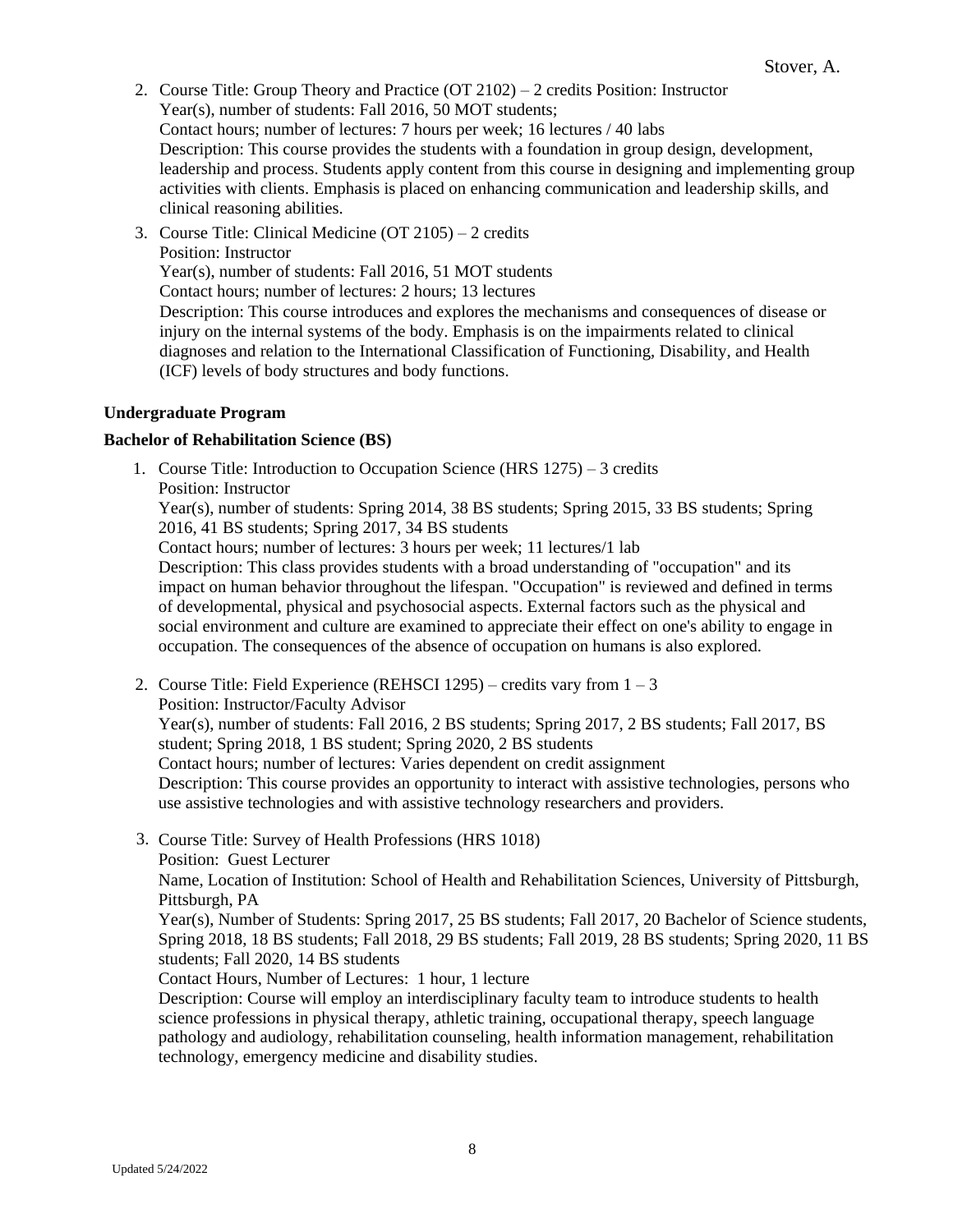4. Course Title: Introduction to Rehabilitation Science (REHSCI 1225)

Position: Guest Lecturer

Name, Location of Institution: School of Health and Rehabilitation Sciences, University of Pittsburgh, Pittsburgh, PA

Year(s), Number of Students: Fall 2017, 82 BS students; Fall 2018, 80 BS students; Fall 2019, 84 students; Fall 2020, 82 BS students

Contact Hours, Number of Lectures: 1 hour, 1 lecture

Description: This course will introduce students to the criteria on which they will be judged in the graduate school application process and topics related to professionalism. Various researchers and clinicians from within the University of Pittsburgh and the University of Pittsburgh Medical Center will be invited to share their research studies and/or clinical experiences and perspectives.

# **TEACHING: Butler County Community College**

#### **Allied Health Program**

1. Course Title: Study of Disease Processes (AHEA 220) – 3 credits Position: Instructor Year(s), number of students: Fall 2012, 9 students Contact hours; number of lectures: 3 hours per week; 22 lectures Description: This course was designed to introduce students to pathology and the study of disease. Focus was on organ system pathophysiology, a review of anatomy and physiology, examination of

the etiology, clinical features, and treatment of major diseases affecting each system.

- 2. Course Title: Medical Law and Ethics (AHEA 110) 3 credits Position: Instructor Year(s), number of students: Spring 2013, 8 students; Fall 2013, 11 students Contact hours; number of lectures: 3 hours per week; 19 lectures Description: The course provided an introduction to the fundamentals of medical ethics and law. Students gained knowledge of law, medical ethics, and bioethics as they impact current health care practices. Special emphasis was placed on documentation; types of consent; standard of care; physician-patient relationship; licensure and accreditation; and professional liability and malpractice.
- 3. Course Title: Medical Terminology (AHEA 280) 3 credits Position: Instructor Year(s), number of students: Spring 2013, 21 students; Fall 2013, 21 students Contact hours; number of lectures: 3 hours per week; 23 lectures Description: This course introduced the formation and usage of general medical terminology as it relates to the major body systems. Content included describing and identifying basic medical terms; build medical terms from word parts; use medical terms within an appropriate context; and accurately pronounce and spell words used in the medical language system.

#### **TEACHING: Service on Doctoral Committee**

1. Role: Committee member Student: Nicole Habovick Degree: CScD, post professional Institution, School, and Department: University of Pittsburgh, School of Health and Rehabilitation Sciences, Department of Occupational Therapy Date of Graduation: July 2017 Capstone title: Development and Feasibility of the Infant-driven Feeding Protocol in the Neonatal Intensive Care Unit: A Quality Improvement Project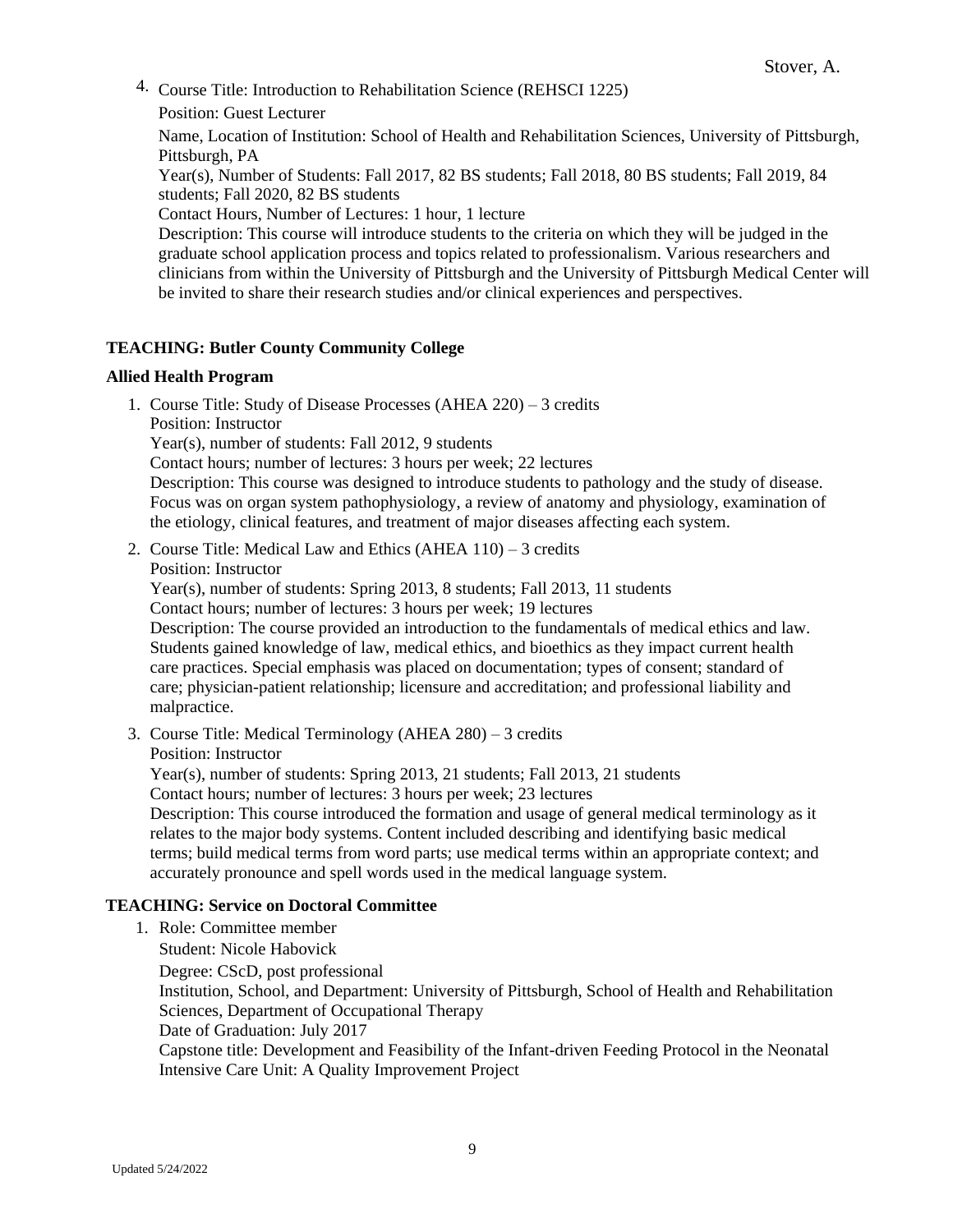# 2. Role: Chair

Student: Diana Goodman Degree: CScD, post-professional Institution, School, and Department: University of Pittsburgh, School of Health and Rehabilitation Sciences, Department of Occupational Therapy Date of Graduation: July 2018 Capstone title: *EmployABLE*: A Transition Program to Improve Employment Outcomes for Students with Disabilities

# 3. Role: Chair

Student: Kelsey Voltz Degree: CScD, post-professional Institution, School, and Department: University of Pittsburgh, School of Health and Rehabilitation Sciences, Department of Occupational Therapy Date of Graduation: July 2019 Capstone title: The Feasibility and Acceptability of a Community and Occupation-Based Day Program for Adults with Intellectual and Developmental Disabilities (I/DD): *The B.E.E. Program*

4. Role: Committee member

Student: Shelby Scott

Degree: CScD, post-professional Institution, School, and Department: University of Pittsburgh, School of Health and Rehabilitation Sciences, Department of Occupational Therapy Date of Graduation: July 2019 Capstone title: Program Modification and Staff Preparation to Implement the Empower Program™ in a Level IV Neonatal Intensive Care Unit

5. Role: Faculty Mentor

Student Peer Network: Max Carlson, Haley Feller, Claire McCarthy, & Natalie Wise Degree: OTD, entry level doctorate Institution, School, and Department: University of Pittsburgh, School of Health and Rehabilitation Sciences, Department of Occupational Therapy Date of Graduation: April 2020 Capstone title: Positive Opportunities for Positive Engagement: A Non-Pharmacological Chronic Pain Management Program for People Living with HIV/AIDS

6. Role: Committee member

Student: Yeook Kim Degree: CScD, post-professional Institution, School, and Department: University of Pittsburgh, School of Health and Rehabilitation Sciences, Department of Occupational Therapy Date of Graduation: July 2020 Capstone Site: Allegheny Health Network, Positive Health Clinic Capstone title: Development of a Feeding Assessment Toolkit for a Children's Hospital Occupational Therapy Department: A Quality Improvement Project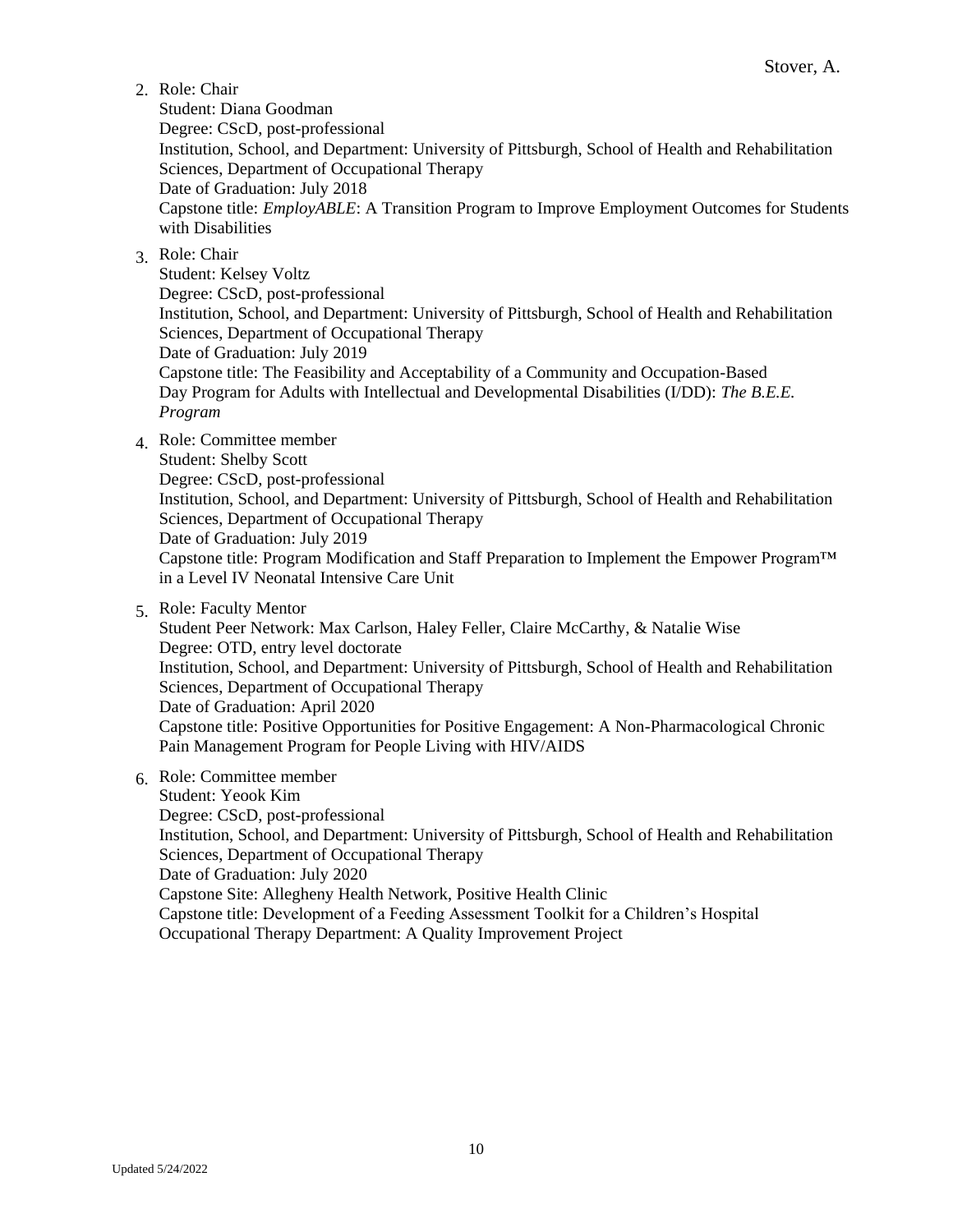7. Role: Faculty Mentor

Student Peer Network: Meredith Buckbee, Claire Colwell, Victoria Merritt, Nicole Rosenbaum, & Taylor Wellman Degree: OTD, entry level doctorate Institution, School, and Department: University of Pittsburgh, School of Health and Rehabilitation Sciences, Department of Occupational Therapy Date of Graduation: Anticipated April 2021 Capstone Site: Western Psychiatric Hospital, Center for Autism and Developmental Delays Capstone title: Improving Participation Through the Use of Activities in Outpatient Mental Health Group Therapy

8. Role: Faculty Mentor

Student Peer Network: Jason Amado, Katie Grunewald, Emily Krut, Sara Lessem, &Elissa Lichtman Degree: OTD, entry level doctorate

Institution, School, and Department: University of Pittsburgh, School of Health and Rehabilitation Sciences, Department of Occupational Therapy

Date of Graduation: Anticipated April 2021

Capstone Site: Allegheny County Department of Human Services (Office of Community Services) Capstone title: Development of the Pittsburgh Employment Readiness Screen (PERS):A Stages of Change Approach to Address Unemployment in the Homeless Population

#### 9. Role: Chair

Student: Hillary Branum-Tamski Degree: CScD, post-professional Institution, School, and Department: University of Pittsburgh, School of Health and Rehabilitation Sciences, Department of Occupational Therapy Date of Graduation: TBD Capstone title: TBD

10. Role: Chair

Student: Andrianna Cary Degree: CScD, post-professional Institution, School, and Department: University of Pittsburgh, School of Health and Rehabilitation Sciences, Department of Occupational Therapy Date of Graduation: TBD Capstone title: TBD

11. Role: Chair

Student: Ieecha Harvey Degree: CScD, post-professional Institution, School, and Department: University of Pittsburgh, School of Health and Rehabilitation Sciences, Department of Occupational Therapy Date of Graduation: TBD Capstone title: TBD

# **TEACHING: Service on Thesis Committee**

1. Role: Committee member Student: Raechel Heil Degree: Bachelor of Philosophy (B Phil) Institution, School, and Department: University of Pittsburgh, School of Health and Rehabilitation Sciences, University Honors College Date of Graduation: December 2017 Undergraduate thesis title: Social and Familial History of Down Syndrome in the U.S. with Current Perspectives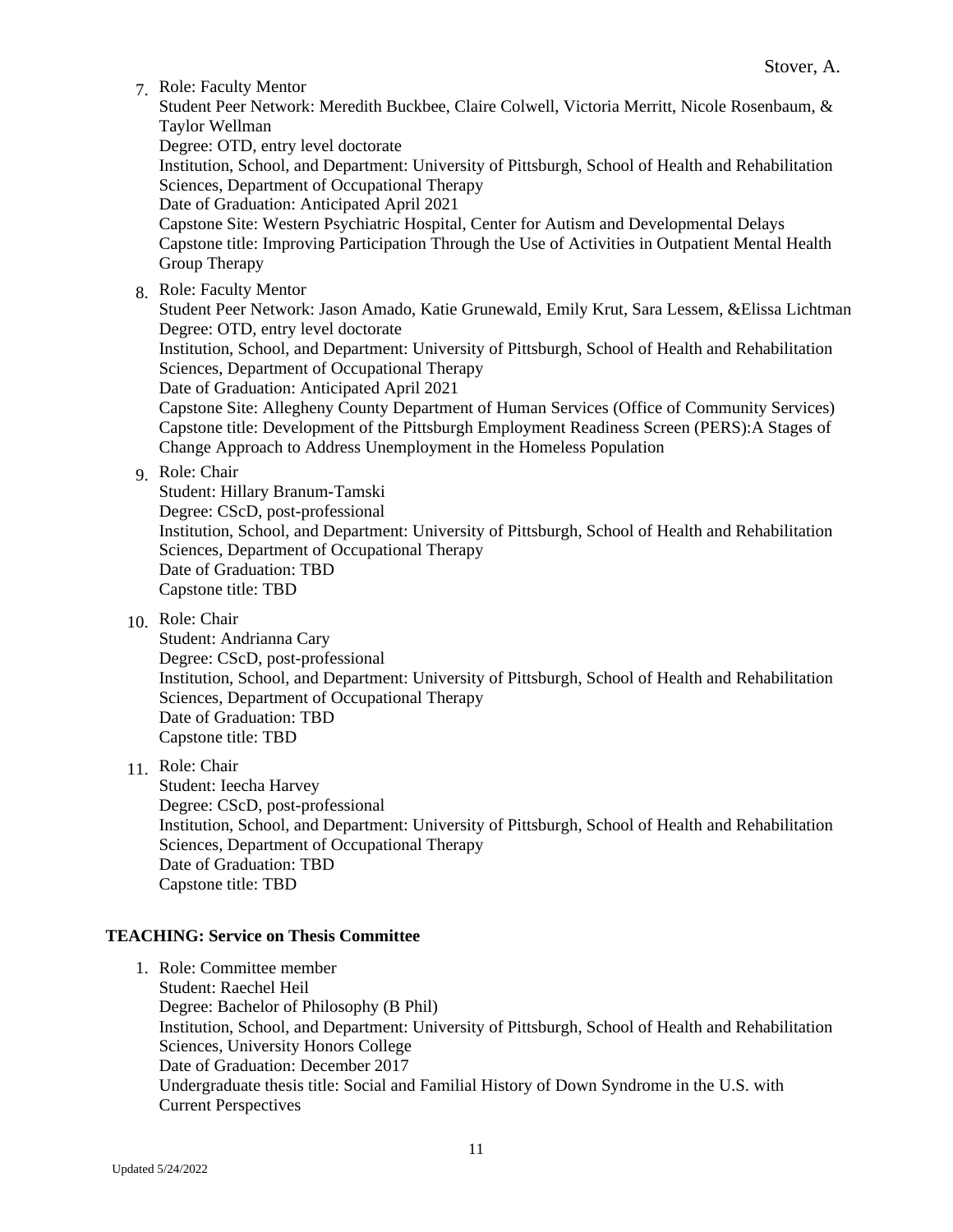#### **TEACHING: Mentoring and Advising**

|                      | <b>Academic Advising</b>         |                                                                    |               |
|----------------------|----------------------------------|--------------------------------------------------------------------|---------------|
|                      |                                  | <b>Faculty Mentor, Bachelor of Science, Rehabilitation Science</b> |               |
| $\mathbf{1}_{\cdot}$ | Class of 2018:                   | 9 students                                                         | $2016 - 2018$ |
| 2.                   | Class of $2019: 16$ students     |                                                                    | $2017 - 2019$ |
| 3.                   | Class of $2020: 10$ students     |                                                                    | $2018 - 2020$ |
| 4.                   | Class of $2021: 16$ students     |                                                                    | $2019 - 2021$ |
| 5.                   | Class of $2022: 20$ students     |                                                                    | $2020 - 2022$ |
|                      |                                  | <b>Academic Advisor, Master of Occupational Therapy</b>            |               |
| 6.                   | Class of $2018$ :                | 10 students                                                        | $2016 - 2018$ |
| 7.                   | Class of $2019$ :                | 5 students                                                         | $2017 - 2019$ |
| 8.                   | Class of $2020$ :                | 2 students                                                         | $2018 - 2020$ |
| 9.                   | Class of $2021$ :                | 5 students                                                         | $2019 - 2021$ |
|                      |                                  | <b>Academic Advisor, Doctorate of Occupational Therapy</b>         |               |
|                      | 10. Class of $2021: 9$ students  |                                                                    | $2018 - 2021$ |
|                      | 11. Class of 2022: 6 students    |                                                                    | $2019 - 2022$ |
|                      | 12. Class of $2023: 10$ students |                                                                    | $2020 - 2022$ |

# **TEACHING: Peer Reviewed and Invited Presentations International**

- 1. **Stover, A.** *Treatment for Adolescents with Mental Health Diagnoses: Using Sensory Integration Theory, Self-awareness Training, and Occupation.* 2017, 12<sup>th</sup> International Conference on Interdisciplinary Social Sciences, Hiroshima, Japan.
- 2. **Stover, A.** *Joining the Tech Conversation,* March 2022, Keynote panel and discussion, Rehab Tech Summit, Virtual.

# **National**

- 1. Hudgins, E., **Stover, A.,** Sweetman, M., & Killian, C. *Integrating Evidence into Practice: The Manager's Role.* 2016, The 96<sup>th</sup> American Occupational Therapy Association Conference, Chicago, IL.
- 2. **Stover, A.,** Hudgins, E., &Walsh-Sterup, M. *Private Practice Short Course: Private Practice Expansion Beyond One Location.* 2016, The 96<sup>th</sup> American Occupational Therapy Association Conference, Chicago, IL.
- 3. **Stover, A.** *Advocacy & EBP: Ethical Obligations of the Occupational Therapy Practitioner.* 2016, Mid-year Conference of the Northeast District of the Ohio Occupational Therapy Association, Youngstown, OH.
- 4. **Stover, A.** *Oh, the Places We Will Go! Where is Our Occupational Therapy Profession Headed?* 2016, Mid-year Conference of the Northeast District of the Ohio Occupational Therapy Association, Youngstown, OH.
- 5. Baird, J. & **Stover, A.** *The Writing's on the Wall: Trends, Threats to Practice and Opportunities for Change.* 2017, The 97th American Occupational Therapy Association Conference, Philadelphia, PA.
- 6. Hudgins, E., Tilton, M., Killian, C., Sweetman, M., & **Stover, A.** *Leadership Versus Management: Is There a Difference?* 2017, The 97<sup>th</sup> American Occupational Therapy Association Conference, Philadelphia, PA.
- 7. **Stover, A.** *Conversations with an Advocate: Working Together to Serve Our Clients.* 2018, January 23, Invited webinar presentation to Cobb Pediatric Therapy Services, Pittsburgh, PA.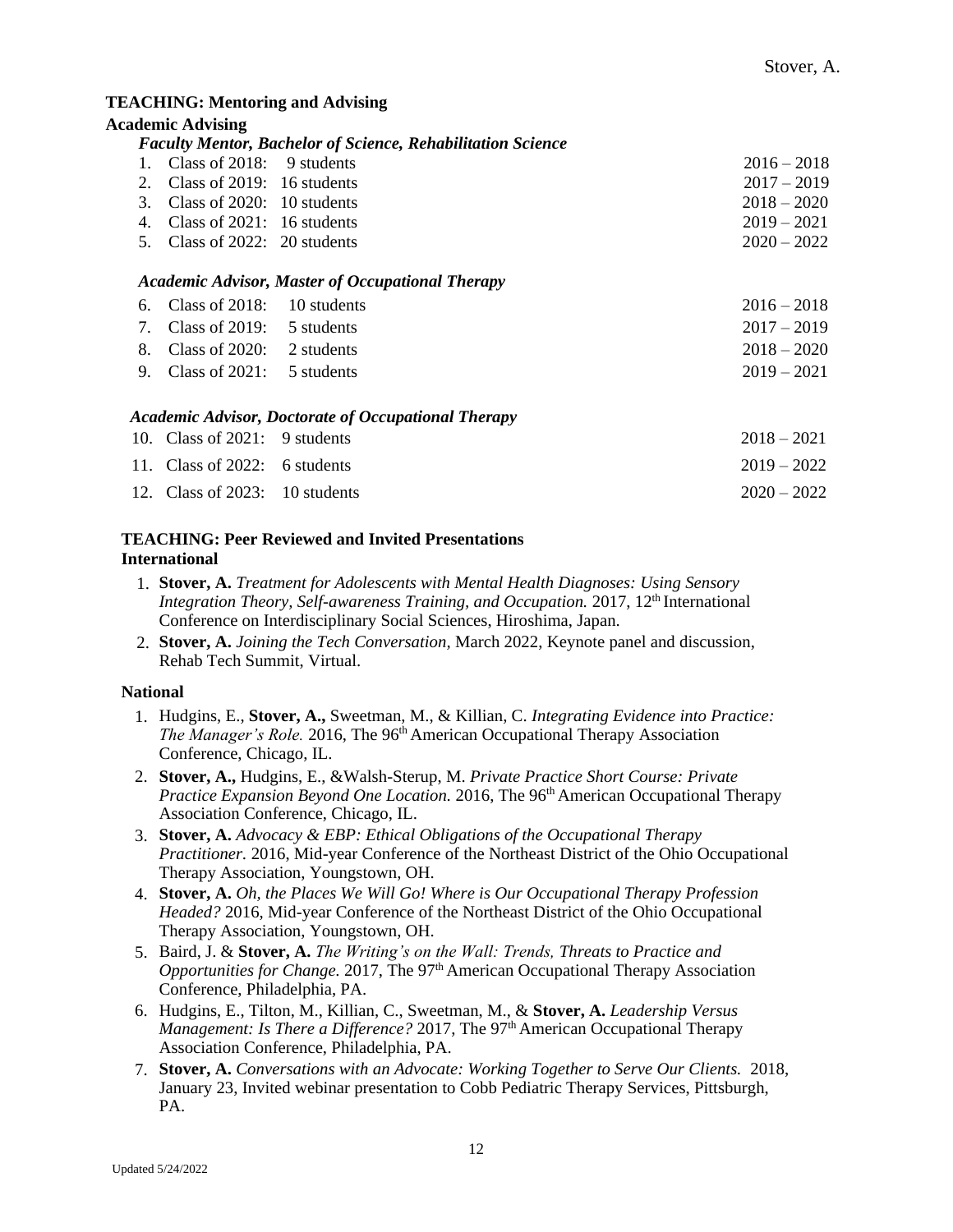- 8. Hudgins, E., **Stover, A**., Killian, C., Walsh-Sterup, M., Sweetman, M., & Crawford, K. *Creating a collaborative approach in establishing productivity standards*. April 2018. The 98th American Occupational Therapy Association Conference, Salt Lake City, UT.
- 9. **Stover, A.** & Hummell, J. *How to save a life: An occupational approach to addiction intervention*. April 2018. Poster presentation at the 98th American Occupational Therapy Association Conference, Salt Lake City, UT.
- 10. **Stover, A.** & Caldwell, A. *Integrating occupational therapy into pediatric primary health care: Partnerships to inform and enhance service delivery.* September 2018. American Occupational Therapy Association Specialty Conference, Children and Youth, Milwaukee, WI.
- 11. Hudgins, E., **Stover, A.**, Walsh-Sterup, M. *Healthy Metrics for a Sustainable Practice*. April 2019 Poster presentation at the 99<sup>th</sup> American Occupational Therapy Association Conference, New Orleans, LA.
- 12. Pomerico, A., Yeager, A., & **Stover, A.** *Get Fit: An Occupation Based Approach to Childhood Obesity.* April 2019. Poster presentation at the 99<sup>th</sup> American Occupational Therapy Association Conference, New Orleans, LA.
- 13. **Stover, A**. & Hardwick, V. *Life After Death: An Occupational Approach to Grieving and*  Loss. April 2019. Poster presentation at the 99<sup>th</sup> American Occupational Therapy Association Conference, New Orleans, LA.
- 14. **Stover, A.** & Tkacik, M. *Trauma-informed Occupational Therapy: Transforming ACEs into Smiling Faces.* May 2020. Short course at the 100<sup>th</sup> American Occupational Therapy Association Conference, Virtual Platform.
- 15. **Stover, A.** *Moving telehealth from emergency response to thriving practice: Merging clinical outcomes with legislation.* April 2021. Shaping the Future of TeleRehabilitation through Research: LeaRRn & CoHSTAR Virtual Institute, Virtual Platform.
- 16. **Stover, A.** *When Just Right Feels Just Wrong: An Occupational Therapy Approach to Integrating Harm Reduction Practice into Substance Misuse Interventions*. December 2021 American Occupational Therapy Association, Mental Health Special Interest Section, Virtual
- 17. **Stover, A.** *Go Big on Your Way Home.* April 2022, Inaugural Presidental Address, 2022 Inspire American Occupational Therapy Association Conference, San Antonio, TX

#### **Regional**

- 1. **Stover, A.** *Person First: It's More Than Just Semantics.* 2012, University of Pittsburgh School of Law Health Law and Elder Law Clinics, Pittsburgh, PA.
- 2. **Stover, A.** *Who Gets to Choose: The Medical Transition for Children with Disabilities, A Discussion about Pennsylvania Guardianship, Power of Attorney, and Other Alternatives.* 2014, Children's Hospital of Pittsburgh CP Linkage Clinic, New Castle, PA.
- 3. **Stover, A.** *Advocacy for "Best" Client Centered Services.* 2014, University of Pittsburgh, School of Health and Rehabilitation Sciences Alumni Homecoming Event and Reception Pittsburgh, PA.
- 4. **Stover, A.** *Who gets to choose?: The Medical Decision transition for Children with Disabilities.*  July 21, 2016, Guest lecture presented to the Physician Assistant Program at Slippery Rock University, Slippery Rock, PA.
- 5. Baird, J & **Stover, A.** *Being a Change Agent Through the Practice of Occupational Therapy.*  February 23, 2017, University of Pittsburgh, Department of Occupational Therapy, Pittsburgh Regional Intervention Methods and Education, Pittsburgh, PA.
- 6. **Stover, A.** & Stover, C. *Principles of Negotiation: Salary to Policy.* September 22, 2017. Beta Tau Chapter of Pi Theta Epsilon at the University of Pittsburgh
- 7. **Stover, A.,** Piersol, C., & Stuart, A. *Pennsylvania Legislative Update.* October 6, 2017. Pennsylvania Occupational Therapy Association Annual Conference, State College, PA.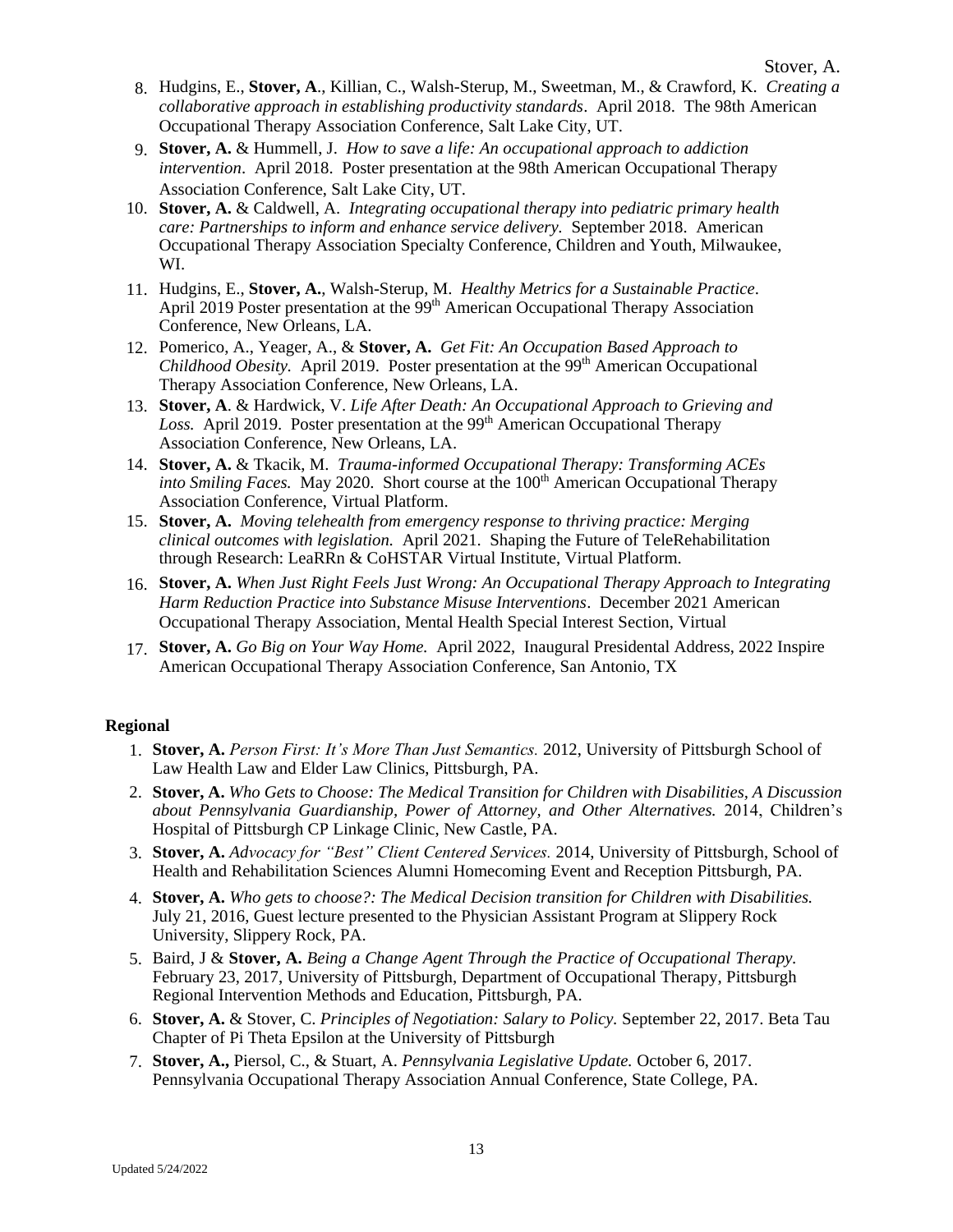- 8. **Stover, A.** *Treatment for Adolescents with Mental Health Diagnoses: Using Sensory Integration Theory, Self-awareness Training, and Occupation*. October 26, 2017.Presentation to Occupational Therapy and Behavioral Medicine staff at The Children's Institute, Pittsburgh, PA.
- 9. **Stover, A.** *Using Your Occupational Therapy Lens to be an Informed Voter: Pennsylvania Legislative Update*. November 2, 2017. Presentation to District V of the Pennsylvania Occupational Therapy Association, Philadelphia, PA (virtual).
- 10. **Stover, A** & Libonati, J. *How to save a life: The Ethical and Practical Considerations of Access and Interventions Addressing the Opioid Epidemic.* March 23, 2018. Break out session for the 2018 Annual Medical Ethics Conference: Dealing with Drugs: Ethical, Legal, and Policy Issues: From the Opioid Epidemic to Budget-Busting Blockbuster Drugs, Center for Bioethics and Health Law, Pittsburgh, PA.
- 11. **Stover, A**. *The Opioid Epidemic, the War on Drugs, and Occupational Therapy's Response.*  October 12, 2018. West Virginia Occupational Therapy Association Annual Conference: Preconference Workshop, Morgantown, WV.
- 12. **Stover, A**. *Occupational therapy and Addiction: A Panel Discussion.* October 13, 2018. West Virginia Occupational Therapy Association Annual Conference, Morgantown, WV.
- 13. **Stover, A.** & McClure, J. *Combatting the Opioid Epidemic through Meaningful Collaboration.* November 2018. Continuing education lecture to healthcare practitioners working with individuals with substance use disorder, Wexford, PA.
- 14. **Stover, A.** & Libonati, J. *Get Connected: Using Meaningful Occupations for a Purposeful Life.* February 2019. Community lecture to staff, students, guardians, and families at Keystone Charter School. Greenville, PA.
- 15. **Stover, A.** & Libonati, J. *Combatting the Opioid Epidemic through Meaningful Participation and Eliminating Isolation.* February 2019. Lecture presented to the Mercer County League of Women Voters. Sharon, PA.
- 16. **Stover, A.** & Smith, A. *Healing Sexual Trauma through Collaboration.* July 2019. Lecture presented to Mercer County Communities that Care Prevention Board regarding the role of occupational therapy in trauma informed collaborative care for children with sexual trauma histories. Mercer, PA.
- 17. **Stover, A.** *From Prevention to Recovery: Occupational Therapy's Vital Role in Combatting the Opioid Epidemic.* October 2019. Invited plenary speaker at the annual Pennsylvania Occupational Therapy Association Conference, King of Prussia, PA.
- 18. **Stover, A.** *Trauma-aware Rehabilitation: Understanding ACEs.* April 2020. Staff lecture to the occupational therapy and physical therapy staff at UPMC Children's Hospital of Pittsburgh, Virtual Platform
- 19. **Stover, A.** *Keynote address: Empower yOu, empower oThers.* August 2020. Invited keynote speaker for University of Southern Indiana Occupational Therapy white coat ceremony, Virtual platform.
- 20. Wise, N. & **Stover, A.** *Chronic pain management: The intersection of the opioid epidemic and HIV.* October 2020. Pennsylvania Occupational Therapy Association Annual Conference, Virtual platform.
- 21. **Stover, A.** & Tilton, M. *Keynote address: Building competency for the future.* November 2020. Invited keynote speaker for Maine Occupational Therapy Association Annual Conference, Virtual platform.
- 22. **Stover, A.** *Bridging the gap for the yellow brick road to access.* November 2020. Invited speaker for the Department of Occupational Therapy Education at the University of Kansas, Virtual platform.
- 23. **Stover, A.** *Feeling "just right": Ways to understand your child's sensory system*. November 2020. Invited speaker for Provident Charter School Faculty and Parent Lecture Series, Virtual platform.
- 24. **Stover, A.** & Hummell, J. *Practice holistically: Empower yourself, empower others.* November 2020. Invited speaker for Occupational Therapy Assistant Program at Northshore Community College, Virtual platform.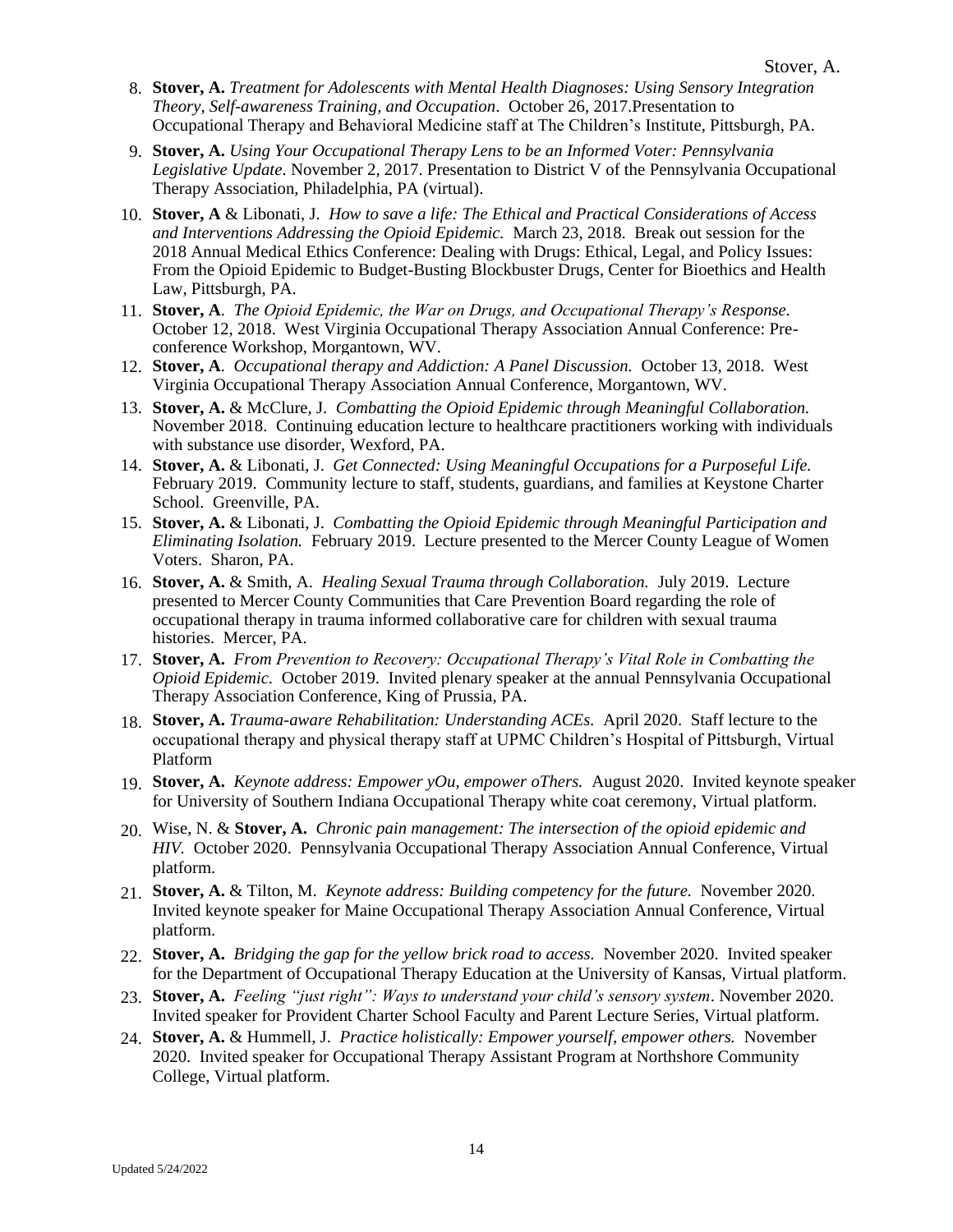- 25. Toto P. & **Stover A.** *Occupational therapy: A solution for chronic disability across the lifespan*. University of Pittsburgh School of Medicine Longitudinal Alliance Program. February 8, 2021, Pittsburgh, PA (1 hour).
- 26. **Stover, A.** *transformOTive practice: Making implementation meaningful*. April 2021. Invited keynote speaker for DC Occupational Therapy Association, Virtual platform.
- 27. **Stover, A.** *Occupational Therapy: The Missing Puzzle Piece to Behavioral Health and Mental Health Teams*, September 2021, UPMC Western Psychiatric Hospital Executive Administration & Management Team Quarterly Meeting
- 28. **Stover, A.** *ROC Talks: Quoting Your Story*, September 2021, University of Pittsburgh Alumni Association, Pittsburgh, PA
- 29. **Stover, A.,** Hildenbrand, W., & Lamb, A., *Past, Present, and Future: A Panel with AOTA Presidents*, October 2021, 2021 Annual Pennsylvania Occupational Therapy Association Conference, Virtual
- 30. **Stover, A.** *From Town Talks to Telecommunications: A Call for Community to Engage in Meaningful Occupation*, October 2021, 2021 Annual California Occupational Therapy Association Conference, Virtual
- 31. **Stover, A.** *Transformational Practice: Advocacy for a Thriving Future*, Keynote Presentation, October 2021, 2021 Annual California Occupational Therapy Association Conference, Virtual
- 32. **Stover, A.** *Legalities Versus Ethics and the Unique Points of Intersection*, November 2021, Slippery Rock University Interprofessional Education Event, Virtual
- 33. **Stover, A.** *Transformational Practice: Your first step in Your OT Journey***,** Keynote Presentation, May 2022, IUPUI OTD Doctoral Pinning Ceremony, Virtual

#### **RESEARCH**

#### **SCHOLARLY FUNDING**

| <b>Funding Type</b><br>1.Pilot<br>Funding | Grant Title<br>Influencing<br>Recovery amidst the<br>Opioid Epidemic<br>through Improved<br>Mother and Infant<br><b>Outcomes</b>    | <b>Project Role, Effort</b><br>Principal<br>Investigator | <i>Years Inclusive</i><br>$9/01/2017 -$<br>9/30/2019 | Source<br>University of<br>Pittsburgh; School<br>of Health and<br>Rehabilitation<br>Science |
|-------------------------------------------|-------------------------------------------------------------------------------------------------------------------------------------|----------------------------------------------------------|------------------------------------------------------|---------------------------------------------------------------------------------------------|
| 2. Feasibility<br>Grant                   | Multidisciplinary<br>Approach to<br><b>Sustained Recovery</b><br>for Individuals with<br>Chronic Pain and<br>Opioid Use<br>Disorder | $Co-$<br>Investigator                                    | $6/01/2018-$<br>3/31/2019                            | <b>Buhl Regional</b><br><b>Health Foundation</b>                                            |
| 3. Program Grant                          | Trauma-informed<br>Occupational<br>Therapy for<br>Children with<br>Sexual Trauma<br>Experience                                      | $Co-$<br>Investigator                                    | $2/01/2019 -$<br>12/31/2019                          | <b>Mercer County</b><br><b>Behavioral Health</b><br>Commission                              |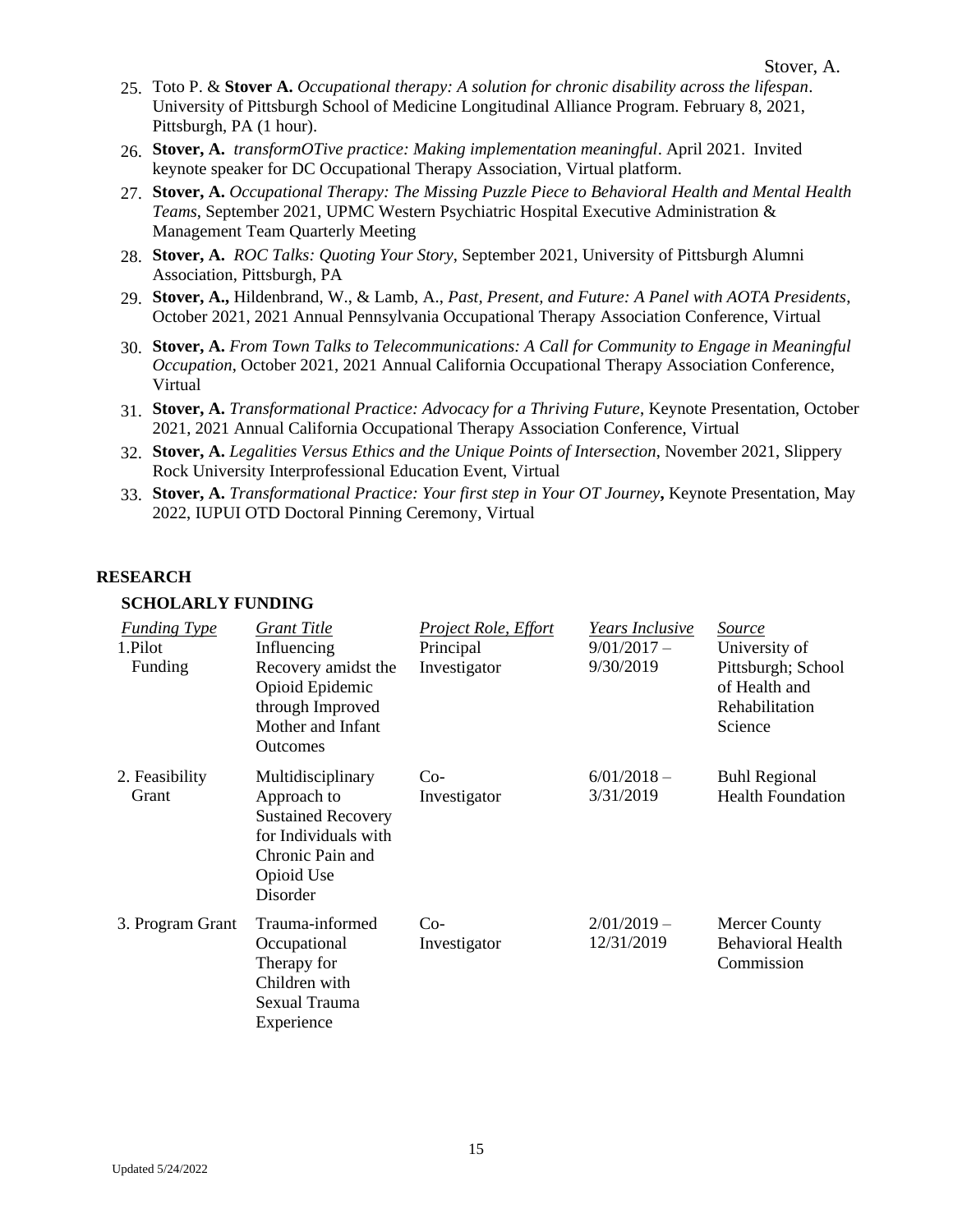| 4. Education<br><b>Grant</b> | <b>SBIRT-Plus</b><br>Training for<br>Students of<br>Rehabilitation<br>Professions | Primary<br>Investigator | $9/30/2020 -$<br>9/29/2022   | Stover, A.<br>Substance Abuse and<br>Mental Health<br><b>Services</b><br>Administration<br>(SAMHSA)<br>Expansion of<br>Practitioner<br>Education |
|------------------------------|-----------------------------------------------------------------------------------|-------------------------|------------------------------|--------------------------------------------------------------------------------------------------------------------------------------------------|
| 5. Pilot Grant               | Pennsylvania Ties<br>That Heal (PATH)                                             | $Co-$<br>Investigator   | $12/01/2020 -$<br>12/31/2021 | CTSI: Geographical<br>Determinants of<br><b>Health Pilot Program</b>                                                                             |
| 6. Supplemental<br>Award     | Pennsylvania Ties<br>That Heal (PATH)                                             | $Co-$<br>Investigator   | $2/05/2021 -$<br>2/28/2022   | <b>CTSI: WORDOUT</b><br>Supplemental Award                                                                                                       |

#### **FUNDING APPLICATIONS SUBMITTED**

| Grant Type     | Grant Title                                                                                    | Project Role, Effort    | Date   | Source & Status                                                    |
|----------------|------------------------------------------------------------------------------------------------|-------------------------|--------|--------------------------------------------------------------------|
| 1. Pilot Grant | Are You Ready:<br>Assessing Change in<br>Adolescents with<br>Psychological Pain<br>Experiences | Primary<br>Investigator | 8/2019 | CRISP: CTSI's<br>Research Initiative<br>for Special<br>Populations |
|                |                                                                                                |                         |        | Not funded                                                         |
| 2. Pilot Grant | PATH-ways to<br>Parenting                                                                      | $Co-$<br>Investigator   | 5/2020 | Steven D. Manners<br><b>Faculty Development</b><br>Award           |

Not funded

#### **RESEARCH RELATED ACTIVITIES**

- 1. *SPM™-2 Infant/Toddler Pilot Study.* July 2015, Data collection and piloting study for the development of an important new test for clinicians and mental health practitioners.
- 2. *Test of Visual –Perceptual Skills (nonmotor), Fourth Edition (TVPS-4).* February July 2016, test examiner in a norming study for revising and re-norming of the *Test of Visual Perceptual Skills, 3rd Edition (TVPS-3).*

#### **SERVICE: University of Pittsburgh**

# **University**

| <b>Senate Governmental Relations Committee</b><br>2.<br>$2017$ – present<br>Personalized Education Champions, SHRS Representative<br>$2018$ – present<br>3.<br><b>School of Health and Rehabilitation Sciences</b><br>Rehabilitation Science representative for Pitt Alumni Association<br>2016<br>1.<br>Pitt Ambassadors Homecoming event, Pitt Ambassador<br>SHRS Diversity and Inclusion Committee, Member<br>2.<br>$2016$ – present | 1. | Pitt Day in Harrisburg | $2016 - 2017, 2019$ |
|-----------------------------------------------------------------------------------------------------------------------------------------------------------------------------------------------------------------------------------------------------------------------------------------------------------------------------------------------------------------------------------------------------------------------------------------|----|------------------------|---------------------|
|                                                                                                                                                                                                                                                                                                                                                                                                                                         |    |                        |                     |
|                                                                                                                                                                                                                                                                                                                                                                                                                                         |    |                        |                     |
|                                                                                                                                                                                                                                                                                                                                                                                                                                         |    |                        |                     |
|                                                                                                                                                                                                                                                                                                                                                                                                                                         |    |                        |                     |
|                                                                                                                                                                                                                                                                                                                                                                                                                                         |    |                        |                     |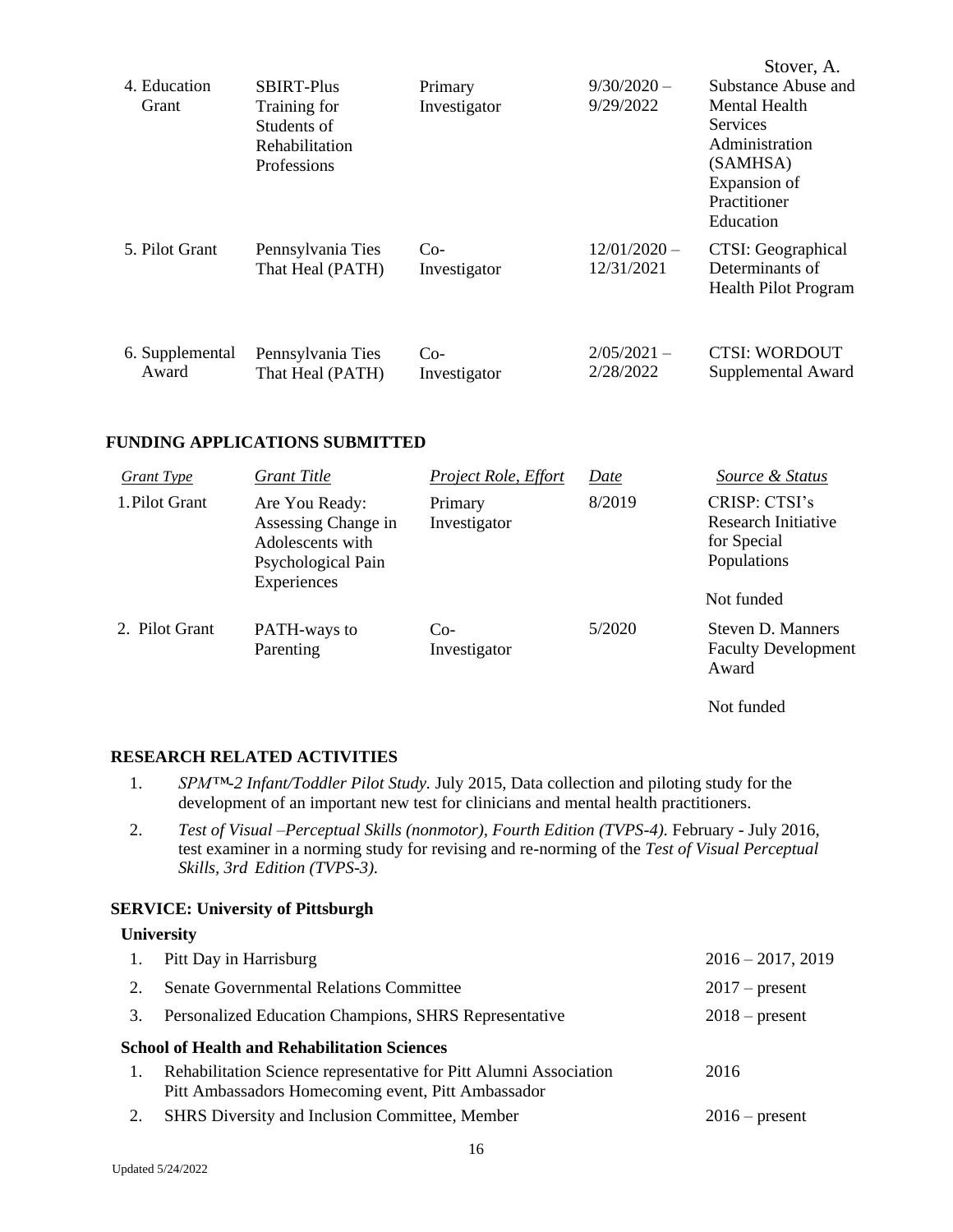|                 |                                                                                                                  | Stover, A.       |
|-----------------|------------------------------------------------------------------------------------------------------------------|------------------|
| 3.              | <b>SHRS Community Engagement Centers Committee, Department</b><br>of Occupational Therapy Liaison                | $2017 - 2019$    |
| 4.              | SHRS Interprofessional Committee, Member                                                                         | $2017$ – present |
| 5.              | Psychologically Informed Rehab Task Force, Department of Occupational<br>Therapy Representative                  | $2018$ – present |
|                 | <b>Department of Occupational Therapy</b>                                                                        |                  |
| 1.              | University of Pittsburgh Student Occupational Therapy<br>Association (UPSOTA), Faculty Advisor                   | $2016 - 2018$    |
| 2.              | Community Service Events (Summer Health Careers Academy,<br>Investing Now, etc.), Coordinator                    | $2016 - 2018$    |
| 3.              | Recruitment Events/Activities for the Department of Occupational Therapy                                         | $2016 - 2020$    |
| 4.              | Pitt OT Quarterly Newsletter, Editor                                                                             | $2016 - 2018$    |
| 5.              | Continuing Education Committee, Member                                                                           | $2016$ – present |
| 6.              | Communications Committee, Member                                                                                 | $2016 - 2018$    |
| 7.              | Admissions Committee for Doctorate of Occupational Therapy Program<br>for the Department of Occupational Therapy | $2016$ – present |
| 8.              | Mentoring Committee, Faculty Advisor                                                                             | $2017$ – present |
| 9.              | Pitt Alumni Advisory Committee for 35 <sup>th</sup> Anniversary Celebration                                      | 2017             |
| 10.             | Department of Occupational Therapy Instructor Search Committee                                                   | 2017             |
|                 | 11. Director of Doctoral Capstone Experience                                                                     | $2017 - 2022$    |
|                 | 12. Doctor of Clinical Science Capstone Taskforce, Appointed Chairperson                                         | $2020 - 2022$    |
|                 | 13. Pitt OT Curriculum Diversity, Equity, and Inclusion Task Force                                               | $2021$ - present |
|                 | <b>SERVICE: Community</b>                                                                                        |                  |
|                 | <b>International</b>                                                                                             |                  |
|                 | <b>World Federation of Occupational Therapists (WFOT)</b>                                                        |                  |
| 1.              | Proposals for the Congress of the World Federation of Occupational<br>Therapists, Reviewer                       | 2017             |
|                 | The International Journal of Health, Wellness, and Society                                                       |                  |
|                 | 2. Manuscript Reviewer; 1 manuscript                                                                             | 2018             |
|                 | <b>The Common Ground Research Networks</b>                                                                       |                  |
|                 | 3. Manuscript Reviewer                                                                                           | 2018             |
| <b>National</b> |                                                                                                                  |                  |
|                 | <b>American Occupational Therapy Foundation</b>                                                                  |                  |
|                 | 1. SAGE Journals, OTJR: Occupation, Participation and Health, Manuscript<br>Reviewer                             | $2017 - 2018$    |
|                 | <b>Accreditation Council of Occupational Therapy Education (ACOTE)</b>                                           |                  |
| 2.              | Roster of Accreditor Evaluators, Clinical Evaluator                                                              | $2015 - 2017$    |
| 3.              | Roster of Accreditor Evaluators, Academic Evaluator                                                              | 2017             |
| 4.              | Roster of Accreditor Evaluators, Team Chair, Academic Evaluator                                                  | $2017 - 2018$    |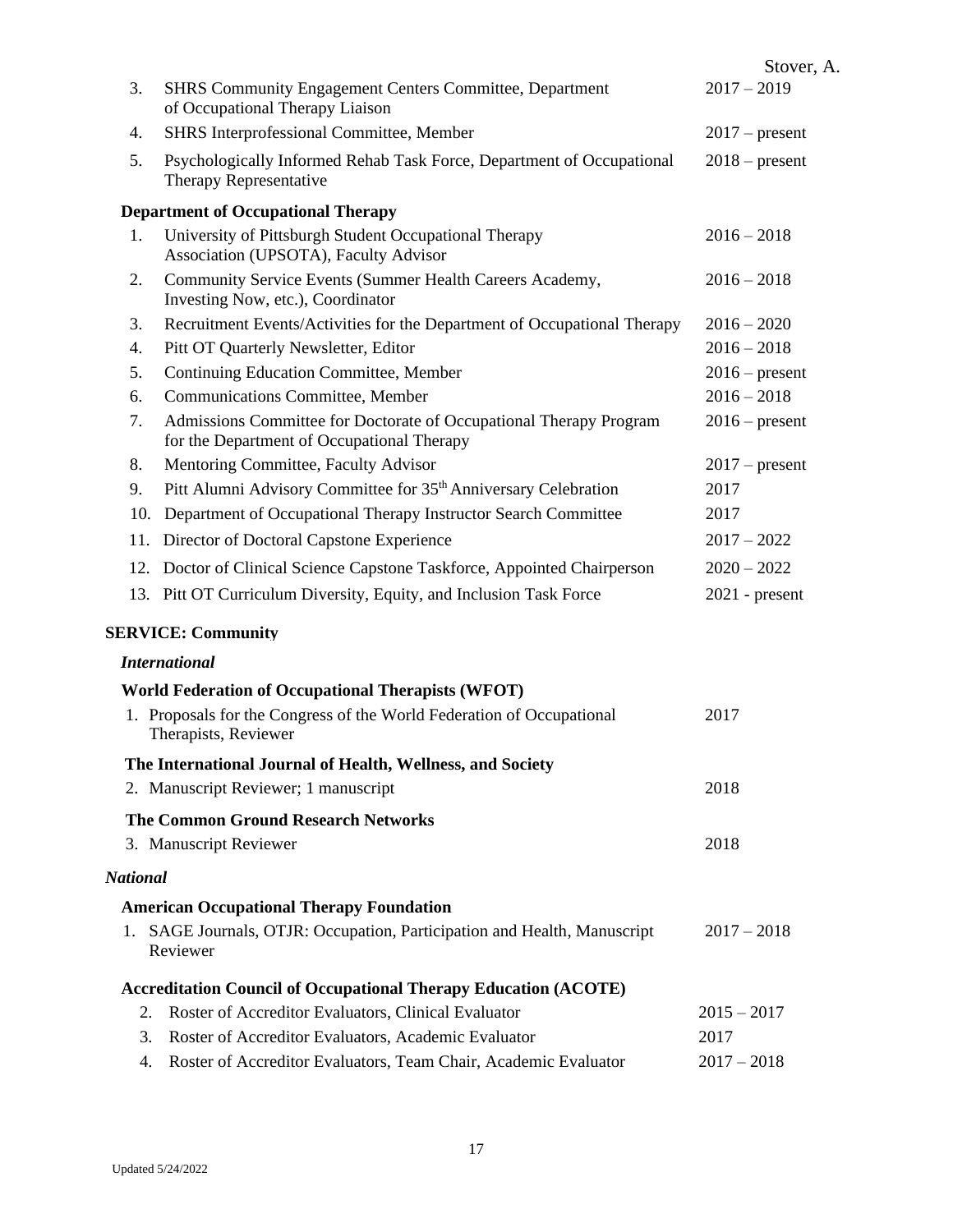|     | <b>American Occupational Therapy Association (AOTA)</b>                                                                                                                                                                                                                                                                                                                                                                                                                     |                  |
|-----|-----------------------------------------------------------------------------------------------------------------------------------------------------------------------------------------------------------------------------------------------------------------------------------------------------------------------------------------------------------------------------------------------------------------------------------------------------------------------------|------------------|
| 5.  | AOTA Administration and Management Special Interest Section,<br>Private Practice Chairperson, appointed by the AOTA Special Interest<br><b>Section Liaison</b>                                                                                                                                                                                                                                                                                                              | $2015 - 2017$    |
| 6.  | Participant, AOTA Capitol Hill Day                                                                                                                                                                                                                                                                                                                                                                                                                                          | $2016 - 2019$    |
| 7.  | Recruited Consultant, Endrew F v. Douglas County School District                                                                                                                                                                                                                                                                                                                                                                                                            | $2016 - 2017$    |
|     | Involved in Amicus Brief review with Association responsibilities to<br>participate. Interpreted and provided summary of decision for membership<br>with discussion on potential impact on profession<br>(https://www.aota.org/Advocacy-Policy/Congressional-Affairs/Legislative-<br>Issues-Update/2017/Making-Sense-of-the-Supreme-Court-Decision-in-<br>Endrew-v-Douglas-County-School-District.aspx). Developed methods for<br>advocacy through decision interpretation. |                  |
| 8.  | Board of Director, Elected by AOTA membership<br>The Board is responsible for the strategic direction and budget of the                                                                                                                                                                                                                                                                                                                                                     | $2018 - 2021$    |
|     | Association (representing approximately 60,000 members). Term of office<br>is 3 years. In addition, Directors on the Board are assigned to be liaisons to<br>specific ad hoc committees throughout the Association.                                                                                                                                                                                                                                                         |                  |
| 9.  | AOTA Annual Conference and Expo, Proposal Reviewer                                                                                                                                                                                                                                                                                                                                                                                                                          | 2018             |
| 10. | <b>AOTA Special Task Force on Entry Level Education</b>                                                                                                                                                                                                                                                                                                                                                                                                                     | $2018 - 2019$    |
|     | The charge of the task force is to determine the external issues surrounding<br>the entry point for Occupational Therapists and Occupational Therapy<br>Assistants to the profession that warrant further investigation and to<br>facilitate the data gathering process.                                                                                                                                                                                                    |                  |
| 11. | AOTA Specialty Conference: Mental Health and Opioids, Proposal<br>Reviewer                                                                                                                                                                                                                                                                                                                                                                                                  | 2019             |
| 12. | Recruited Consultant, Pediatric Private Practice Billing and Coding Guide                                                                                                                                                                                                                                                                                                                                                                                                   | 2019             |
| 13. | AOTA Special Task Force on Impact of COVID-19 on Fieldwork and<br>Clinical Education, Appointed by the President of AOTA                                                                                                                                                                                                                                                                                                                                                    | 2020             |
| 14. | AOTA Special Task Force on Diversity, Equity, and Inclusion, appointed by<br>the President of AOTA                                                                                                                                                                                                                                                                                                                                                                          | 2020             |
|     | 15. AOTA President Elect, elected by AOTA membership, will transition to full<br>Presidency role in July 2022.                                                                                                                                                                                                                                                                                                                                                              | $2021 - 2025$    |
|     | <b>Health Resources and Services Administration</b>                                                                                                                                                                                                                                                                                                                                                                                                                         |                  |
| 16. | HRSA-18-101: Screening and Treatment for Maternal Depression and<br>Related Behavioral Disorders Program, Grant Reviewer                                                                                                                                                                                                                                                                                                                                                    | 2018             |
|     | <b>Substance Abuse and Mental Health Services Administration (SAMHSA)</b>                                                                                                                                                                                                                                                                                                                                                                                                   |                  |
|     | 17. Interprofessional Education Collaboration (IPEC) Addiction Education<br>Interprofessional Summit, Region III, accepted participant                                                                                                                                                                                                                                                                                                                                      | $2018$ - present |
|     | The overall goal of the summit was to promote interprofessional addiction education best<br>practices. The continued work with the small group is focused on developing an<br>interprofessional addiction education best practices module to be used across various healthcare<br>practitioner curricula throughout Pennsylvania and surrounding states.                                                                                                                    |                  |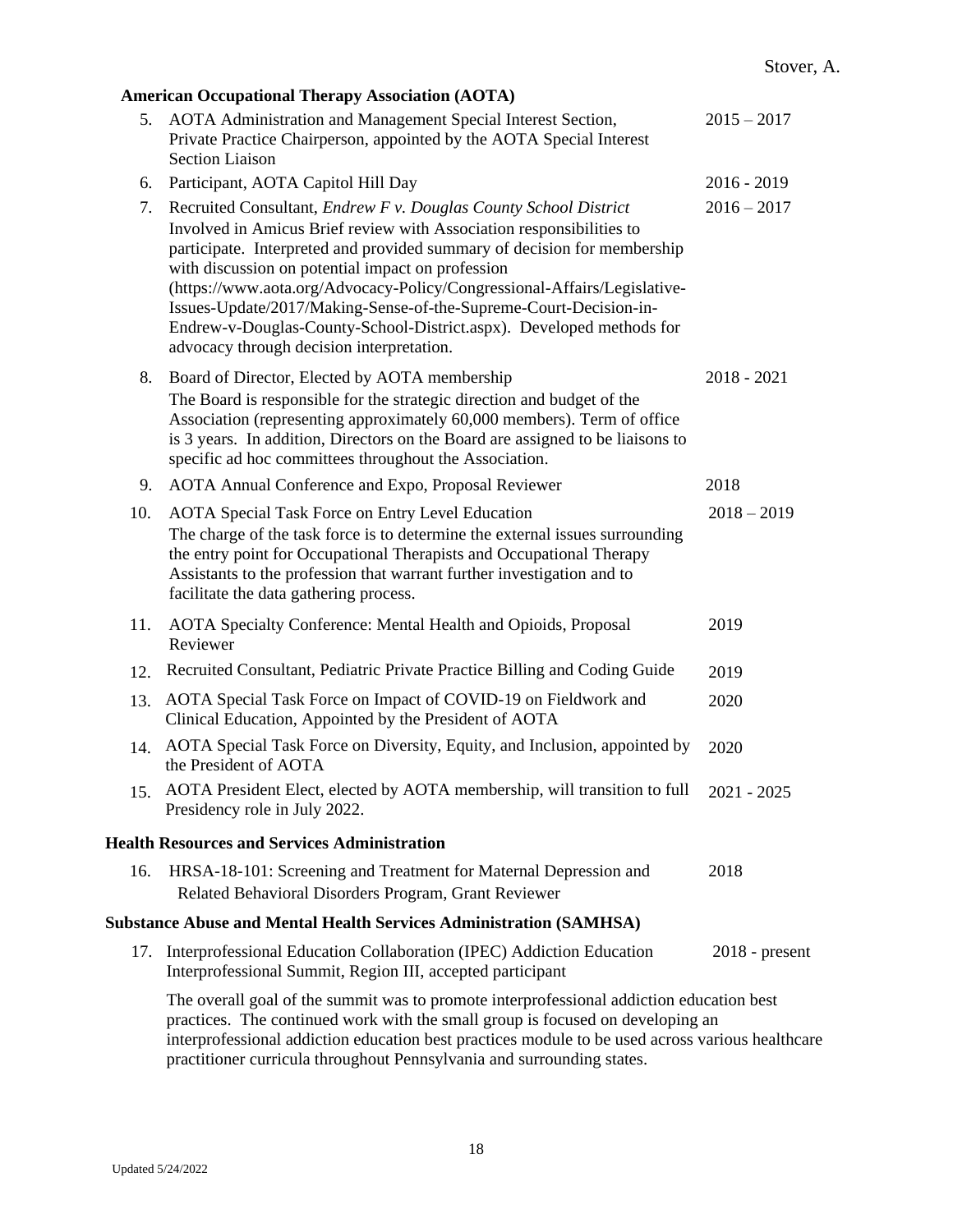|            | Pennsylvania Occupational Therapy Association (POTA)                                                                                                                                                                                                                                                                                                                                                                                                                                                                                                                                            |                                      |
|------------|-------------------------------------------------------------------------------------------------------------------------------------------------------------------------------------------------------------------------------------------------------------------------------------------------------------------------------------------------------------------------------------------------------------------------------------------------------------------------------------------------------------------------------------------------------------------------------------------------|--------------------------------------|
| 1.         | Legislative Committee Coordinator, appointed by POTA President                                                                                                                                                                                                                                                                                                                                                                                                                                                                                                                                  | $2017 - 2018$                        |
| 2.         | POTA Conference Proposal Reviewer                                                                                                                                                                                                                                                                                                                                                                                                                                                                                                                                                               | 2017                                 |
| 3.         | Lead Legislative Consultant, Appointed by the President                                                                                                                                                                                                                                                                                                                                                                                                                                                                                                                                         | $2018$ - present                     |
| 4.         | Chairperson for Practice Guidelines, Mental Health Task Force, Appointed<br>by the President                                                                                                                                                                                                                                                                                                                                                                                                                                                                                                    | $2020$ – present                     |
|            | University of Pittsburgh, Pittsburgh, PA                                                                                                                                                                                                                                                                                                                                                                                                                                                                                                                                                        |                                      |
|            | 5. Department of Occupational Therapy, Fieldwork Educator, appointed by<br>the Fieldwork Coordinator of the Department of Occupational Therapy                                                                                                                                                                                                                                                                                                                                                                                                                                                  | $2013 - 2016$                        |
|            | Annual Danny Shaffer Fun Run, Clark, PA                                                                                                                                                                                                                                                                                                                                                                                                                                                                                                                                                         |                                      |
|            | 6. Child activity booth coordinator, Sponsor                                                                                                                                                                                                                                                                                                                                                                                                                                                                                                                                                    | $2014 - 2017$                        |
|            | Angel Tree: A Program of Prison Fellowship, Lansdowne, VA                                                                                                                                                                                                                                                                                                                                                                                                                                                                                                                                       |                                      |
|            | 7. Angel Tree Christmas, Coordinator<br>Angel Tree is a Prison Fellowship program that gives parents behind bars a way to restore and<br>strengthen relationships with their children through a tangible experience of God's love through<br>delivery of gifts and personalized messages from the parent at Christmas. Additionally, children<br>who receive services at Capable Kids, and their siblings, are eligible to participate in the Angel<br>Tree program in order to receive gifts for the holidays. This project provides over 100 gifts to<br>children in Mercer County every year | $2014$ – present                     |
|            | Keuka College, Keuka Park, NY                                                                                                                                                                                                                                                                                                                                                                                                                                                                                                                                                                   |                                      |
| 8.         | Department of Occupational Therapy, Fieldwork Educator, appointed by<br>the Fieldwork Coordinator of the Department of Occupational Therapy                                                                                                                                                                                                                                                                                                                                                                                                                                                     | $2015 - 2016$                        |
|            | <b>Texas Women's University, Denton, TX</b>                                                                                                                                                                                                                                                                                                                                                                                                                                                                                                                                                     |                                      |
| 9.         | Department of Occupational Therapy, Fieldwork Educator, appointed by<br>the Fieldwork Coordinator of the Department of Occupational Therapy                                                                                                                                                                                                                                                                                                                                                                                                                                                     | $2015 - 2016$                        |
|            | <b>Capable Families, Hermitage, PA</b>                                                                                                                                                                                                                                                                                                                                                                                                                                                                                                                                                          |                                      |
| 10.        | Provide a variety of consultation and supportive resources to contribute<br>to non-profit organization mission, Consultant                                                                                                                                                                                                                                                                                                                                                                                                                                                                      | $2016$ – present                     |
|            | Penn State University, Shenango, Sharon, PA                                                                                                                                                                                                                                                                                                                                                                                                                                                                                                                                                     |                                      |
| 11.        | Tech Career Expo, Panel member, appointed by Career Services<br>Coordinator & Counselor                                                                                                                                                                                                                                                                                                                                                                                                                                                                                                         | 2016                                 |
|            | <b>Camp Inspire at the Woodlands</b>                                                                                                                                                                                                                                                                                                                                                                                                                                                                                                                                                            |                                      |
| 12.        | Collaborated with the staff and engineers at Philips Home Healthcare<br>to provide activity modifications and assisted volunteers, camp staff,<br>and campers with on-the-spot activity adaptations, Volunteer                                                                                                                                                                                                                                                                                                                                                                                  | 2016, 2017                           |
|            | <b>West Middlesex Area School District</b>                                                                                                                                                                                                                                                                                                                                                                                                                                                                                                                                                      |                                      |
|            | 13. Health and Wellness Committee, Chair                                                                                                                                                                                                                                                                                                                                                                                                                                                                                                                                                        | $2017$ – present                     |
|            | 14. UB 10 Research Class Panelist, Invited                                                                                                                                                                                                                                                                                                                                                                                                                                                                                                                                                      | $2018 - 2019$                        |
|            | <b>Mercer County Behavioral Health Commission</b>                                                                                                                                                                                                                                                                                                                                                                                                                                                                                                                                               |                                      |
| 15.<br>16. | Mercer County Overdose Workgroup, Member<br>Communities that Care, Invited Member                                                                                                                                                                                                                                                                                                                                                                                                                                                                                                               | $2017$ – present<br>$2019$ – present |

*Regional*